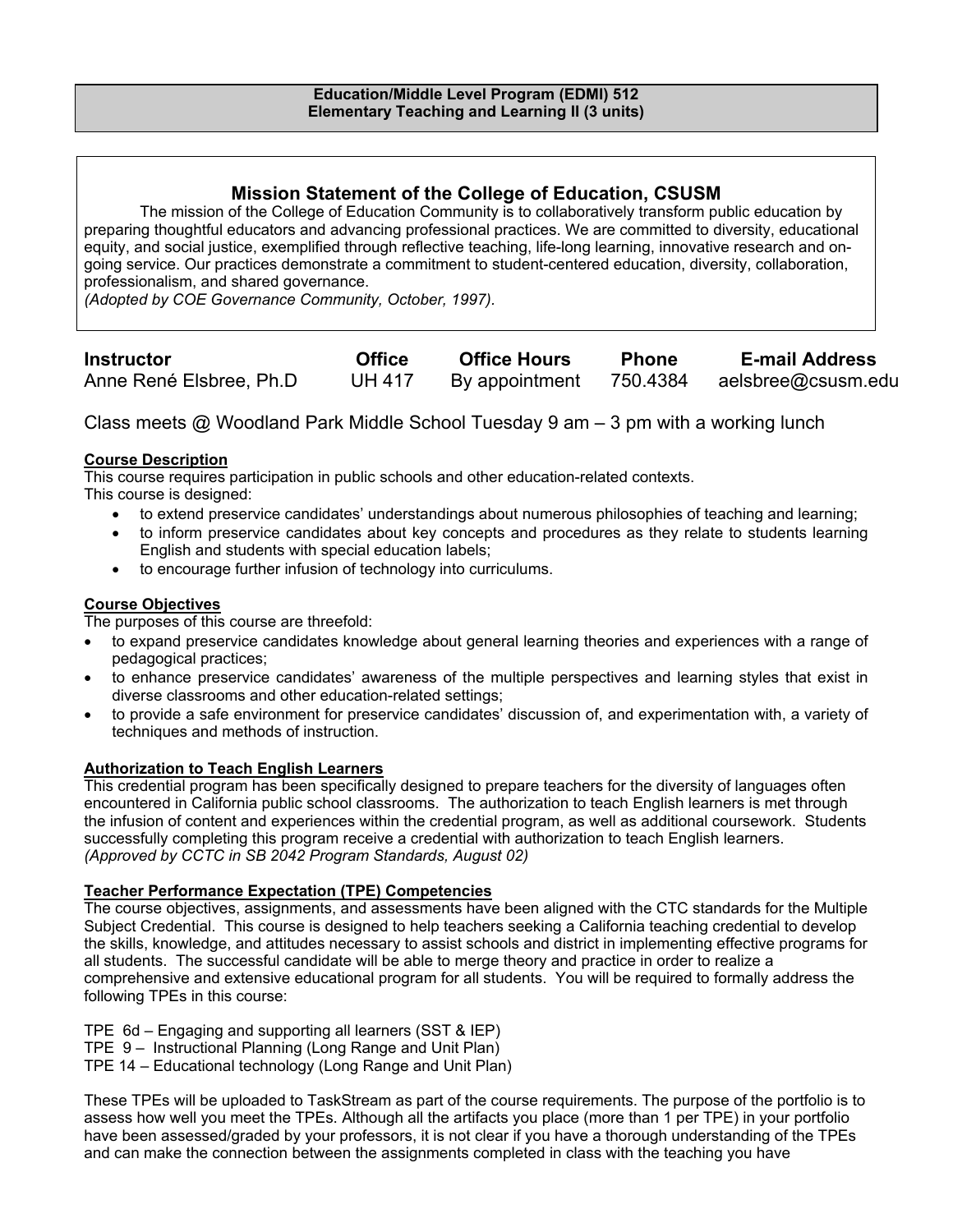EDMI 512 Spring 2005 2 experienced and the TPEs. Your task to write a cogent reflective essay for each TPE on how the artifacts you have chosen provide evidence that shows you have demonstrated meeting each TPE. Each narrative must include a: a) description b) analysis and c) reflection.

## **Required Text: all were assigned and purchased last semester for EDMI 511**

- Tomlinson, C. A. (1999). *The Differentiated Classroom: Responding to the needs of all learners.*  Alexandria, VA: Association for Supervision and Curriculum Development. ISBN # 0-87120-342-1 (Available as an e-book online.)
- Choate, J. S. (2004) *Successful Inclusive Teaching (4rd ed.)* Needham, MA: Allyn & Bacon.
- Villa, R. and Thousand, J. (1995). *Creating an Inclusive School*. Alexandria, VA: Association for Supervision and Curriculum Development.
- Marion, Valadez, and Woo (2003). *Elementary Teaching and Learning.* Needham Heights, MA: Allyn and Bacon. (Compiled Reader=CR)
- TaskStream Electronic Portfolio, Must register and pay fee online prior to first class @ www.TaskStream.com (register for 1 year minimum).

### **Accommodation for Students with Disabilities**

Please discuss your needs with the instructor within the first week of the semester & contact Disabled Student Services. Students must be approved for services by providing appropriate and recent documentation to the Office of Disable Student Services (DSS). This office is located in Craven Hall 5205, and can be contacted by phone at (760) 750-4905, or TTY (760) 750-4909. Students authorized by DSS to receive reasonable accommodations should meet with their instructor during office hours or, in order to ensure confidentiality, in a more private setting.

### **CSUSM Academic Honesty Policy**

"Students will be expected to adhere to standards of academic honesty and integrity, as outlined in the Student Academic Honesty Policy. All written work and oral assignments must be original work. All ideas/materials that are borrowed from other sources must have appropriate references to the original sources. Any quoted material should give credit to the source and be punctuated with quotation marks.

Students are responsible for honest completion of their work including examinations. There will be no tolerance for infractions. If you believe there has been an infraction by someone in the class, please bring it to the instructor's attention. The instructor reserves the right to discipline any student for academic dishonesty in accordance with the general rules and regulations of the university. Disciplinary action may include the lowering of grades and/or the assignment of a failing grade for an exam, assignment, or the class as a whole."

### **Plagiarism**

All work submitted for this course should reflect students' efforts. When relying on supporting documents authored by others, cite them clearly and completely using American Psychological Association (APA) manual, 5<sup>th</sup> edition. Failure to do so may result in failure of the course.

### **Grading Policy**

All students will come prepared to class; readings and homework assignments are listed on the dates on which they are due.

All required work is expected to be on time. One grade level will be deducted for each class meeting for which it is late (e.g., an "A" assignment that is submitted one class session late will be marked down to a "B"). Unless prior instructor approval is secured, assignments will not be accepted three class sessions after which they are due. Exceptions will be handled on a case-by-case basis, as determined by the instructor.

It is expected that students will proofread and edit their assignments prior to submission. Students will ensure that the text is error-free (grammar, spelling), and ideas are logically and concisely presented. The assignment's grade will be negatively affected as a result of this oversight. Each written assignment will be graded approximately 80% on content and context (detail, logic, synthesis of information, depth of analysis, etc.), and 20% on mechanics (grammar, syntax, spelling, format, uniformity of citation, etc.). All citations, where appropriate, will use American Psychological Association (APA) format. Consult American Psychological Association (APA) Manual,  $5<sup>th</sup>$  edition for citation guidance.

Grading will also include a component of "professional demeanor." Students will conduct themselves in ways that are generally expected of those who are entering the education profession. This includes but is not limited to: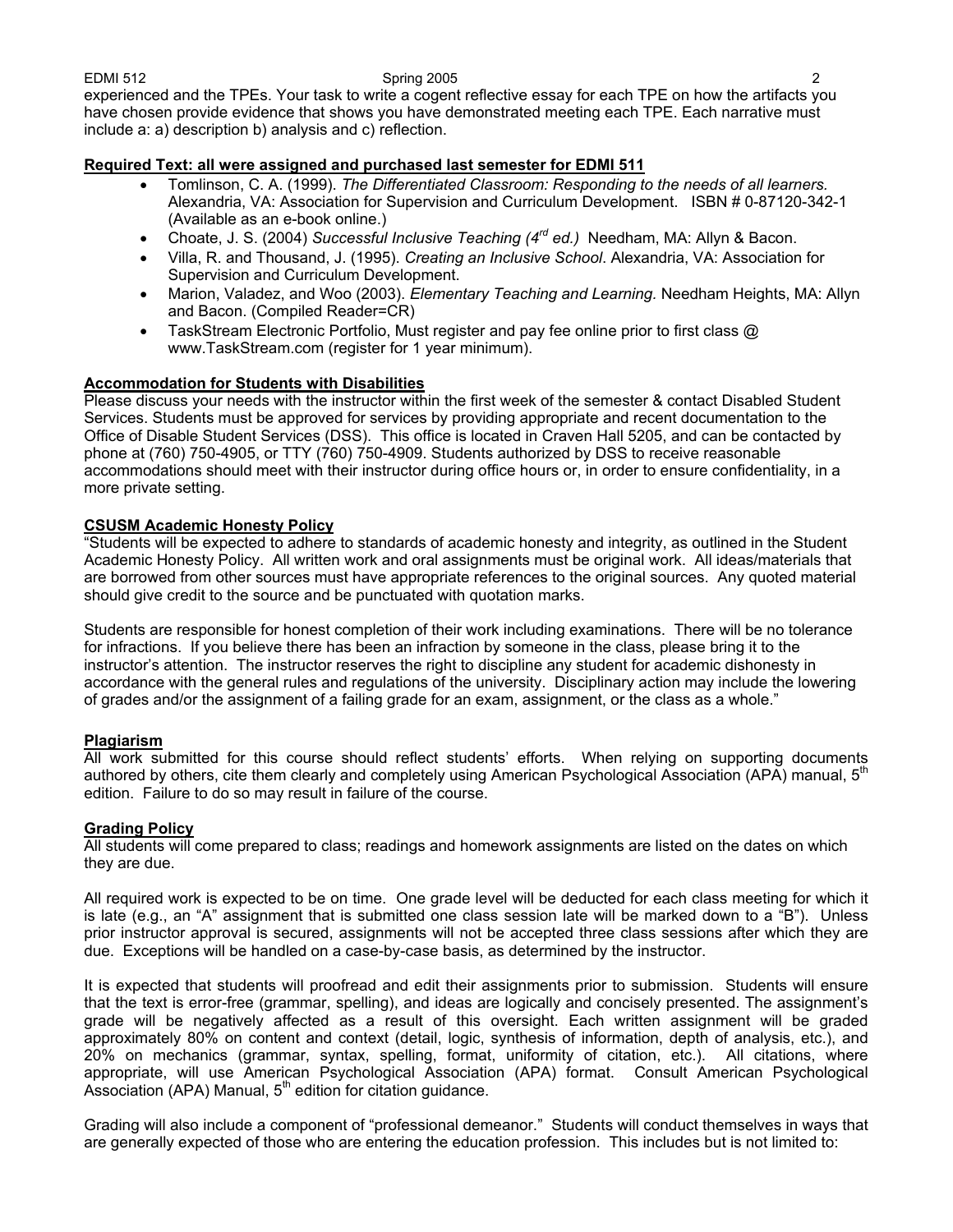### EDMI 512 Spring 2005 3

- On-time arrival to all class sessions;
- Advance preparation of readings and timely submission of assignments;
- Respectful participation in all settings (e.g., whole group, small group, in/outside of class);
- Carefully considered, culturally aware approaches to solution-finding.

| <b>Course Assignments</b>     |            |
|-------------------------------|------------|
| Long Range Plan               | 20 points  |
| SST & IEP                     | 10 points  |
| Philosophy Statement/Letter   | 10 points  |
| TaskStream Submissions (TPEs) | 10 points  |
| <b>Strategy Matrix</b>        | 10 points  |
| <b>Professional Demeanor</b>  | 12 points  |
| Attendance/Participation      | 28points   |
| <b>Total</b>                  | 100 points |

#### **Grading Scale**

| A= 94-100 | $B+=86-89$ | $C+= 77-79$   |         |                |
|-----------|------------|---------------|---------|----------------|
| A-=90-93  | B=84-86    | $C = 74-76$   | D=60-69 | F=59 or lower. |
|           | B-=80-83   | $C - 70 - 73$ |         |                |

**Please note assignments are due whether or not you are present in class that day.** 

**While this syllabus is carefully planned, it may be modified at any time in response to the needs and interests of the class.**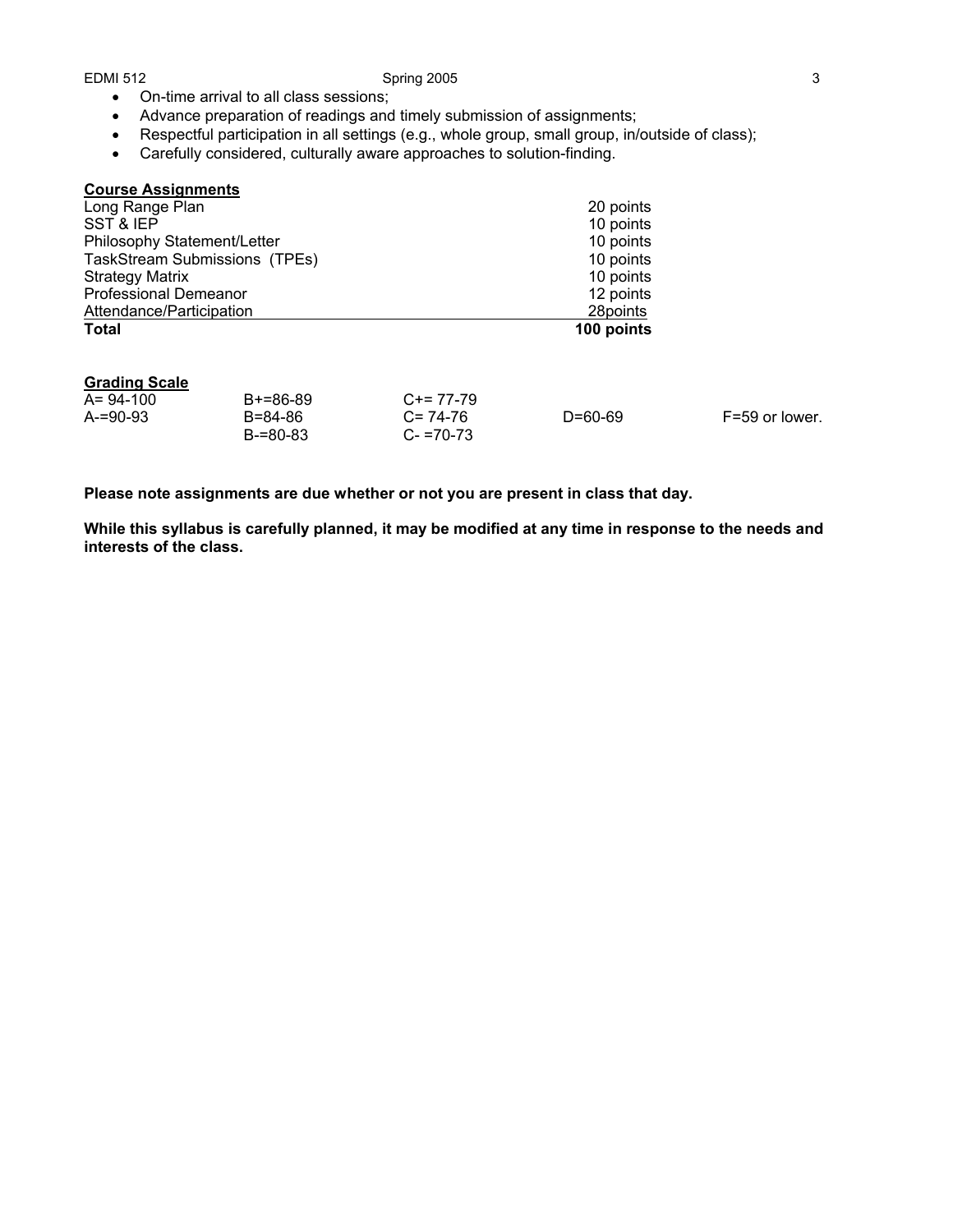# **College of Education Attendance Policy**

Due to the interactive nature of courses in the COE, and the value placed on the contributions of every student, students are expected to prepare for, attend, and participate in all classes. For extenuating circumstances contact the instructors **before** class is missed, and make arrangements to make up what was missed. At minimum, a student must attend more than 80% of class time, or s/he may not receive a passing grade for the course. If a student misses 6 or more hours of class or is late (or leaves early) for more than three sessions, the highest possible grade earned will be a "C". **Notification of absences does not allow students to assume they are automatically excused from class or making up missed class.** 

| student's name printed                                                                              |                                                                                                                                                                                                                                                                                                                                                                                      |                                                                                                                                                                                                                                                                   | <b>Spring Placement</b>                                                                                                                                                                                                              |                     |                     |
|-----------------------------------------------------------------------------------------------------|--------------------------------------------------------------------------------------------------------------------------------------------------------------------------------------------------------------------------------------------------------------------------------------------------------------------------------------------------------------------------------------|-------------------------------------------------------------------------------------------------------------------------------------------------------------------------------------------------------------------------------------------------------------------|--------------------------------------------------------------------------------------------------------------------------------------------------------------------------------------------------------------------------------------|---------------------|---------------------|
| signature                                                                                           |                                                                                                                                                                                                                                                                                                                                                                                      |                                                                                                                                                                                                                                                                   | date                                                                                                                                                                                                                                 |                     |                     |
| home telephone                                                                                      | cell phone                                                                                                                                                                                                                                                                                                                                                                           |                                                                                                                                                                                                                                                                   | email                                                                                                                                                                                                                                |                     |                     |
|                                                                                                     | Attendance/participation/quiz & homework grade (28%)<br>Each day has 2 sessions 1 morning session and 1 afternoon session.<br>You are allowed one session absence with no penalty. You may use at your discretion.<br>Any other absence you must do a make-up assignment. You can only make up 2 session absences.<br>3 or more session absences you will earn a "C" for the course. |                                                                                                                                                                                                                                                                   |                                                                                                                                                                                                                                      |                     |                     |
| Session 1<br>Session 2<br>Session 3<br>Session 4<br>Session 5                                       | Session 6<br>Session 7<br>Session 8<br>Session 9                                                                                                                                                                                                                                                                                                                                     | $\mathcal{L}(\mathcal{L}(\mathcal{L}))$ . The set of $\mathcal{L}(\mathcal{L})$<br>$\begin{array}{c} \begin{array}{c} \begin{array}{c} \begin{array}{c} \end{array} \\ \end{array} \end{array} \end{array} \end{array}$<br>$\overline{\phantom{a}}$<br>Session 10 | Session 11<br>Session 12<br>$\label{eq:2.1} \frac{1}{\sqrt{2\pi}}\left(\frac{1}{\sqrt{2\pi}}\right)^{1/2}\left(\frac{1}{\sqrt{2\pi}}\right)^{1/2}\left(\frac{1}{\sqrt{2\pi}}\right)^{1/2}$<br>Session 13<br>Session 14<br>Session 15 |                     | Total points / 28 % |
| <b>Professional Demeanor</b>                                                                        |                                                                                                                                                                                                                                                                                                                                                                                      |                                                                                                                                                                                                                                                                   |                                                                                                                                                                                                                                      |                     | $-12\%$             |
|                                                                                                     | Assignments (60 %)                                                                                                                                                                                                                                                                                                                                                                   | Percentage                                                                                                                                                                                                                                                        | <b>Due Dates</b>                                                                                                                                                                                                                     |                     |                     |
| Unit Plan<br>Philosophy Statement/Letter<br>TaskStream Submissions (TPEs)<br><b>Strategy Matrix</b> |                                                                                                                                                                                                                                                                                                                                                                                      | / 20 points<br>/ 10 points<br>/ 10 points<br>/ 10 points                                                                                                                                                                                                          | TBA.<br>Feb 8 & 22<br>Feb 15                                                                                                                                                                                                         | Jan 25, Feb 2 & TBA |                     |
| SST vs. IEP<br><b>Total for Assignments</b>                                                         |                                                                                                                                                                                                                                                                                                                                                                                      | / 10 points                                                                                                                                                                                                                                                       | Feb 22                                                                                                                                                                                                                               |                     | 60 %                |
| <b>Total</b>                                                                                        |                                                                                                                                                                                                                                                                                                                                                                                      |                                                                                                                                                                                                                                                                   |                                                                                                                                                                                                                                      |                     | 1100%               |
|                                                                                                     |                                                                                                                                                                                                                                                                                                                                                                                      |                                                                                                                                                                                                                                                                   |                                                                                                                                                                                                                                      |                     | = Grade             |
| <b>Grading Scale</b><br>$A = 94-100$<br>$A = 90 - 93$                                               | $B+=86-89$<br>B=84-86<br>$B = 80 - 83$                                                                                                                                                                                                                                                                                                                                               | $C+= 77-79$<br>$C = 74-76$<br>$C - 70 - 73$                                                                                                                                                                                                                       | $D = 60 - 69$                                                                                                                                                                                                                        |                     | F=59 or lower.      |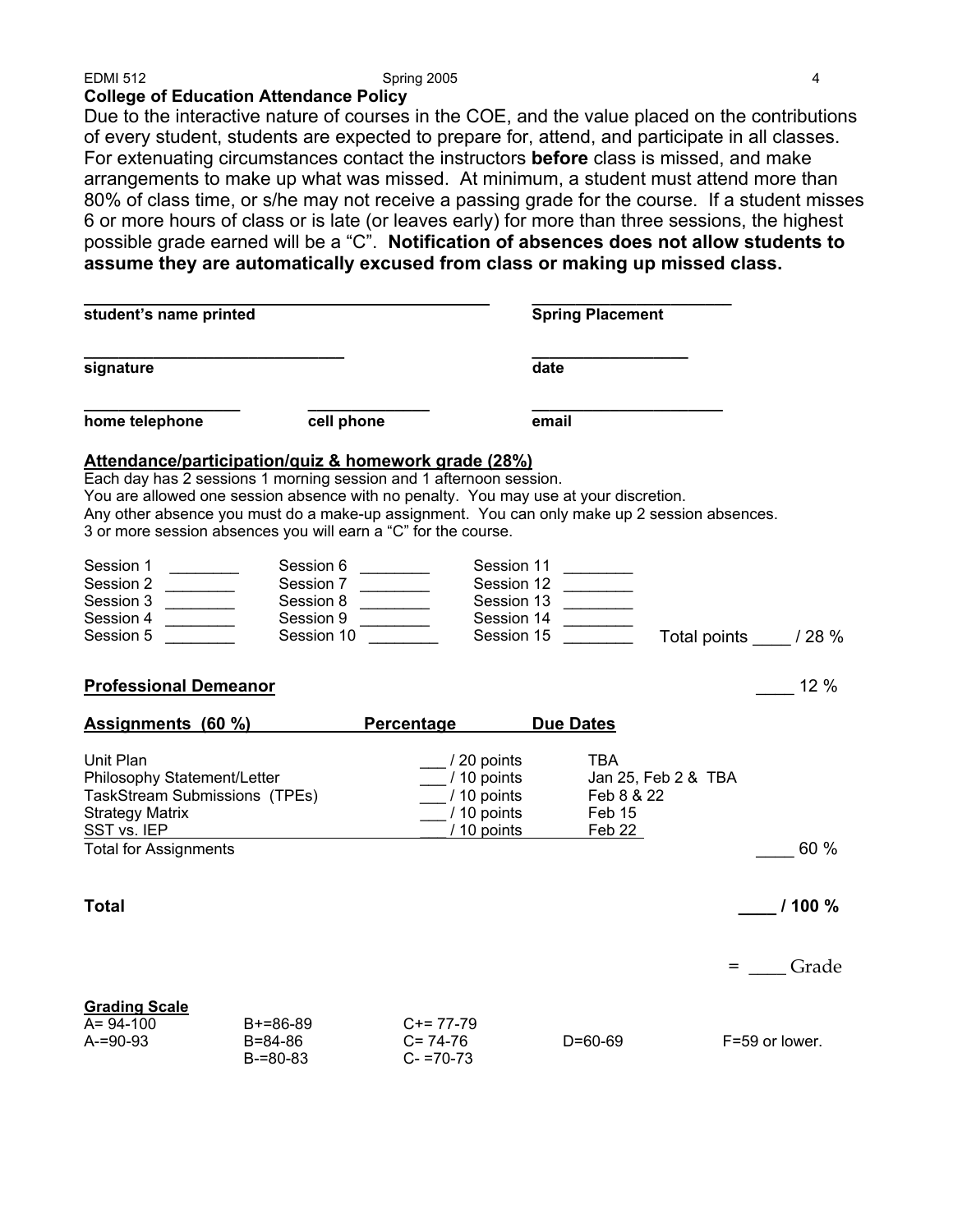| <b>EDMI 512</b> | Spring 2005                                                           |  |
|-----------------|-----------------------------------------------------------------------|--|
|                 | <b>SB 2042 - AUTHORIZATION TO TEACH ENGLISH LEARNERS COMPETENCIES</b> |  |

|                                                                                                                                                 | <u>AUTHONIA HUI LAUTENUEUI ELANIENU UUMI ETENUEU</u>                                                                           |                                                                                                     |
|-------------------------------------------------------------------------------------------------------------------------------------------------|--------------------------------------------------------------------------------------------------------------------------------|-----------------------------------------------------------------------------------------------------|
| <b>PART 1:</b><br><b>LANGUAGE STRUCTURE AND</b><br>FIRST- AND SECOND-LANGUAGE<br><b>DEVELOPMENT</b>                                             | <b>PART 2:</b><br><b>METHODOLOGY</b><br>OF BILINGUAL, ENGLISH LANGUAGE<br>DEVELOPMENT,<br><b>AND CONTENT INSTRUCTION</b>       | PART 3:<br><b>CULTURE AND</b><br><b>CULTURAL DIVERSITY</b>                                          |
| I. Language Structure and Use:<br><b>Universals and Differences</b><br>(including the structure of English)                                     | I. Theories and Methods of Bilingual<br><b>Education</b>                                                                       | I. The Nature of Culture                                                                            |
| A. The sound systems of language<br>(phonology)                                                                                                 | A. Foundations                                                                                                                 | A. Definitions of culture                                                                           |
| <b>B.</b> Word formation (morphology)                                                                                                           | <b>B.</b> Organizational models: What works for<br>whom?                                                                       | <b>B.</b> Perceptions of culture                                                                    |
| $\overline{c}$ . Syntax                                                                                                                         | C. Instructional strategies                                                                                                    | C. Intra-group differences (e.g.,<br>ethnicity, race, generations, and<br>microcultures)            |
| D. Word meaning (semantics)                                                                                                                     | II. Theories and Methods for Instruction<br>In and Through English                                                             | D. Physical geography and its effects<br>on culture                                                 |
| E. Language in context                                                                                                                          | A. Teacher delivery for both English<br>language development and content<br>instruction                                        | E. Cultural congruence                                                                              |
| F. Written discourse                                                                                                                            | <b>B.</b> Approaches with a focus on English<br>language development                                                           | II. Manifestations of Culture: Learning<br><b>About Students</b>                                    |
| G. Oral discourse                                                                                                                               | C. Approaches with a focus on content<br>area instruction (specially designed<br>academic instruction delivered in<br>English) | A. What teachers should learn about<br>their students                                               |
| H. Nonverbal communication                                                                                                                      | D. Working with paraprofessionals                                                                                              | <b>B.</b> How teachers can learn about their<br>students                                            |
| I. Language Change                                                                                                                              |                                                                                                                                | C. How teachers can use what they<br>learn about their students (culturally<br>responsive pedagogy) |
| II. Theories and Factors in First- and<br><b>Second-Language Development</b>                                                                    | III. Language and Content Area<br><b>Assessment</b>                                                                            | <b>III. Cultural Contact</b>                                                                        |
| A. Historical and current theories and models<br>of language analysis that have implications<br>for second-language development and<br>pedagogy | A. Purpose                                                                                                                     | A. Concepts of cultural contact                                                                     |
| B. Psychological factors affecting first- and<br>second-language development                                                                    | <b>B.</b> Methods                                                                                                              | <b>B.</b> Stages of individual cultural contact                                                     |
| C. Socio-cultural factors affecting first- and<br>second-language development                                                                   | C. State mandates                                                                                                              | C. The dynamics of prejudice                                                                        |
| D. Pedagogical factors affecting first- and<br>second-language development                                                                      | <b>D.</b> Limitations of assessment                                                                                            | <b>D.</b> Strategies for conflict resolution                                                        |
| E. Political factors affecting first- and second-<br>language development                                                                       | E. Technical concepts                                                                                                          | IV. Cultural Diversity in U.S.<br>and CA.                                                           |
|                                                                                                                                                 |                                                                                                                                | A. Historical perspectives                                                                          |
|                                                                                                                                                 |                                                                                                                                | <b>B.</b> Demography                                                                                |
|                                                                                                                                                 |                                                                                                                                | C. Migration and immigration                                                                        |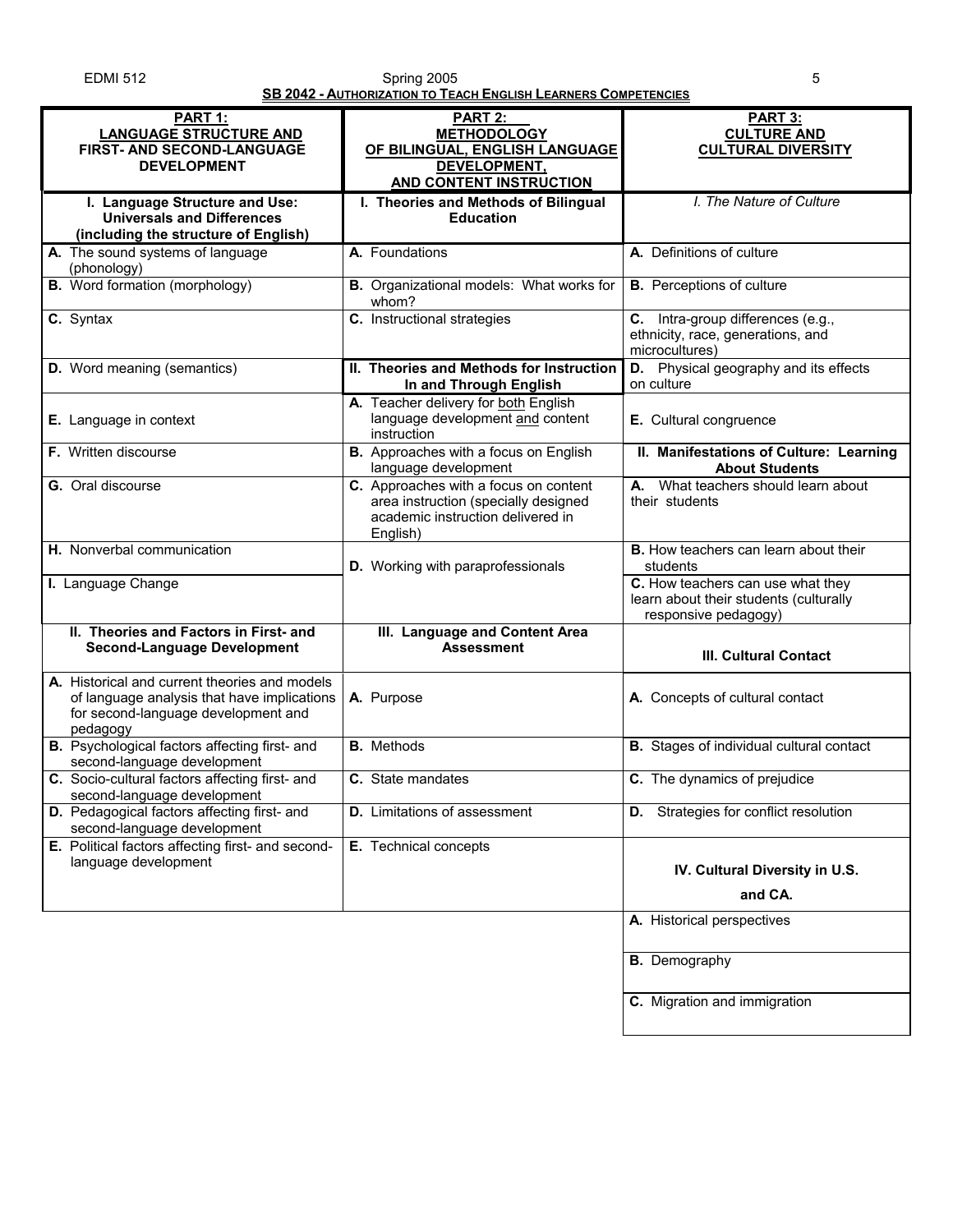# **Course Outline (Timeline Subject to Change pending "Teachable" Moments)**

| Date                                  | Topic                                                                                                                                        | Assignment                                                                                                                                                                                                                           |
|---------------------------------------|----------------------------------------------------------------------------------------------------------------------------------------------|--------------------------------------------------------------------------------------------------------------------------------------------------------------------------------------------------------------------------------------|
| Session 1<br>Day 1 am                 | <b>Course Overview</b><br>Community Building - Class Jobs                                                                                    | Democratic Education Chapter<br>Anne René will provide in class                                                                                                                                                                      |
| 1/18<br>Session 2<br>Day 1 pm<br>1/18 | Revisit standards - TPES,<br>Student teaching reflection - Praxis<br>Letter of Application                                                   |                                                                                                                                                                                                                                      |
| Session 3<br>Day 2 am<br>1/25         | Letter of Application/Philosophy Statement<br>Educational Philosohy - Play-Doh<br>Management<br>Instruction<br>Personal Identity Action Plan | Charles (2002 or 2004)<br>Philosophy Survey via email<br>Bring Resume & Computer (if possible)<br>Letter due to peer                                                                                                                 |
| Session 4<br>Day 2 pm<br>1/25         | Proof Peer's letter and resume<br>Introduction to Long Range Planning                                                                        |                                                                                                                                                                                                                                      |
| Session 5<br>Day 3 am<br>2/1          | Long Range Plan Workshop                                                                                                                     | Wiggins & McTighe (1998)<br>& Sleeter (2003)<br>http://www.cde.ca.gov/standards<br>Bring: Long Range Planning Material,<br>Core Content Standards, TPE 9 & 14 evidence &<br>Computer (if possible)                                   |
| Session 6<br>Day 3 pm<br>2/1          | Long Range Plan Workshop                                                                                                                     | Letter/Resume Due<br><b>Long Range Plan Due</b><br><b>TPE 9 &amp; 14 Due</b>                                                                                                                                                         |
| Session 7<br>Day 4 am<br>2/8          | <b>Strategy Matrix Workshop</b>                                                                                                              | Choate (2004)<br>Udvari-Solner, Villa, Thousand (2002)<br>Tomlinson (1999 & 2001)<br>Bring: Resources for Support Strategies,<br>Template for Disability Matrix, & Computer (if<br>possible)                                         |
| Session 8<br>Day 4 pm<br>2/8          | <b>Strategy Matrix Workshop</b>                                                                                                              | Strategy Matrix & Unit Due Feb 15 via email                                                                                                                                                                                          |
| Session 9<br>Day 5 am<br>2/22         | SST vs. IEP                                                                                                                                  | <b>IEP Lecturette</b><br>Villa & Thousand (1995) Chapter 2<br>Choate (2004)<br>Udvari-Solner, Villa, Thousand (2002)<br>Tomlinson (1999 & 2001)<br>Bring electronic evidence for TPE 6d & computer<br>if possible                    |
| Session 10<br>Day 5 pm 2/22           | SST vs. IEP<br><b>TPE 6d Narrative</b>                                                                                                       | <b>TPE 6d Due</b>                                                                                                                                                                                                                    |
| Session 11<br>Day 6 am 3/1            | <b>Teacher Professionalism</b>                                                                                                               | Evaluate you professional demeanor.                                                                                                                                                                                                  |
| Session 12<br>Day 7 am<br>$3/2$ am    | <b>Master Programs</b><br><b>Next Steps</b>                                                                                                  | http://www.csusm.edu (review descriptions of<br>various MA programs)<br>http://www.btsa.ca.gov<br>http://www.nbpts.org<br>http://www.iste.org<br>Research 3 districts you want to apply to.<br>Write up a handout & email to others. |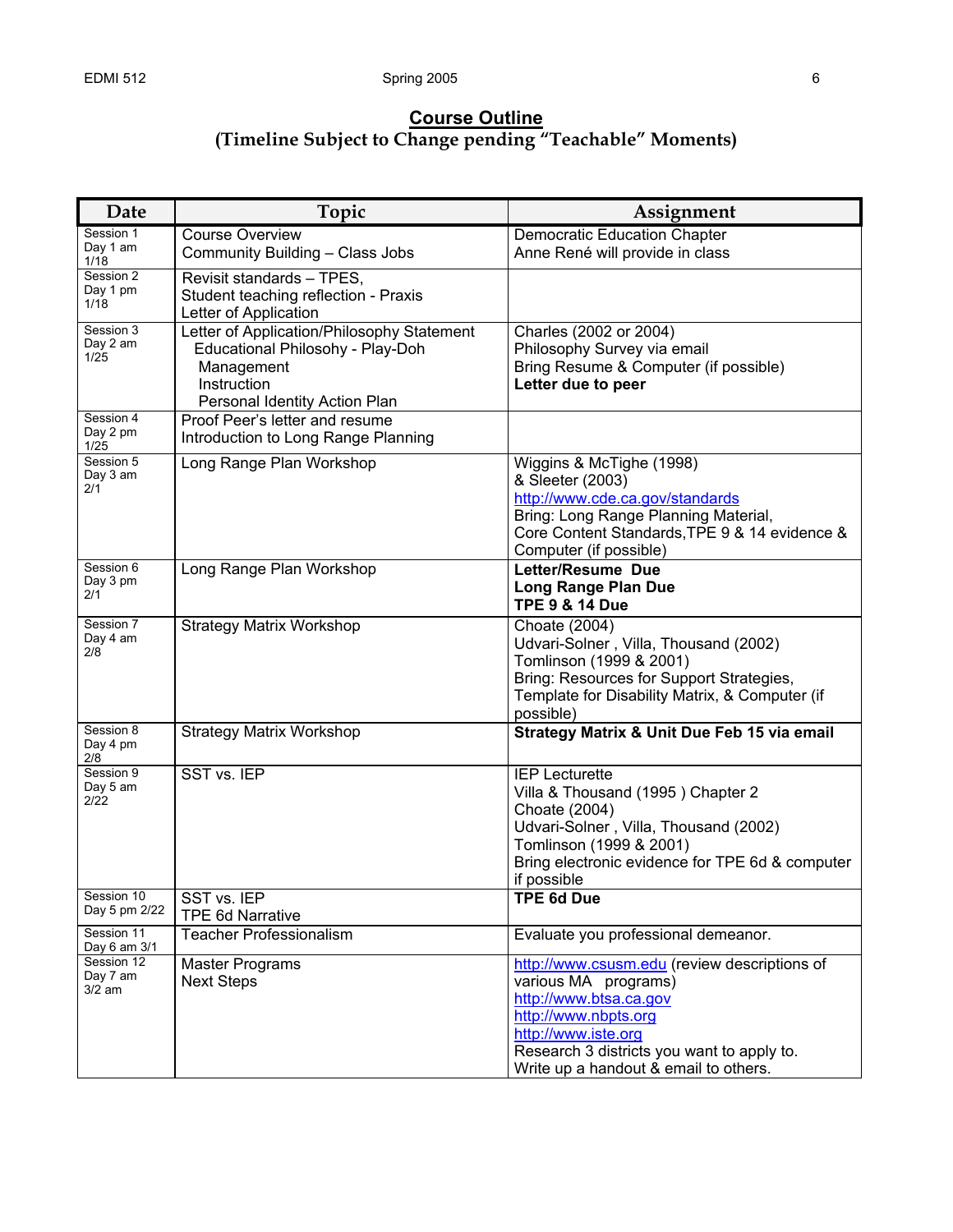| Session 13<br>Day 8 pm 3/2              | Interview Prep - Work in small groups                                                             |                                                        |
|-----------------------------------------|---------------------------------------------------------------------------------------------------|--------------------------------------------------------|
| Session 14 &<br>Day 9 am &<br>pm<br>3/8 | Potluck<br><b>Action Plan Due</b><br>Interview Practice<br>Grade Prediction<br><b>Evaluations</b> | No readings<br>Bring grade sheet and action plan draft |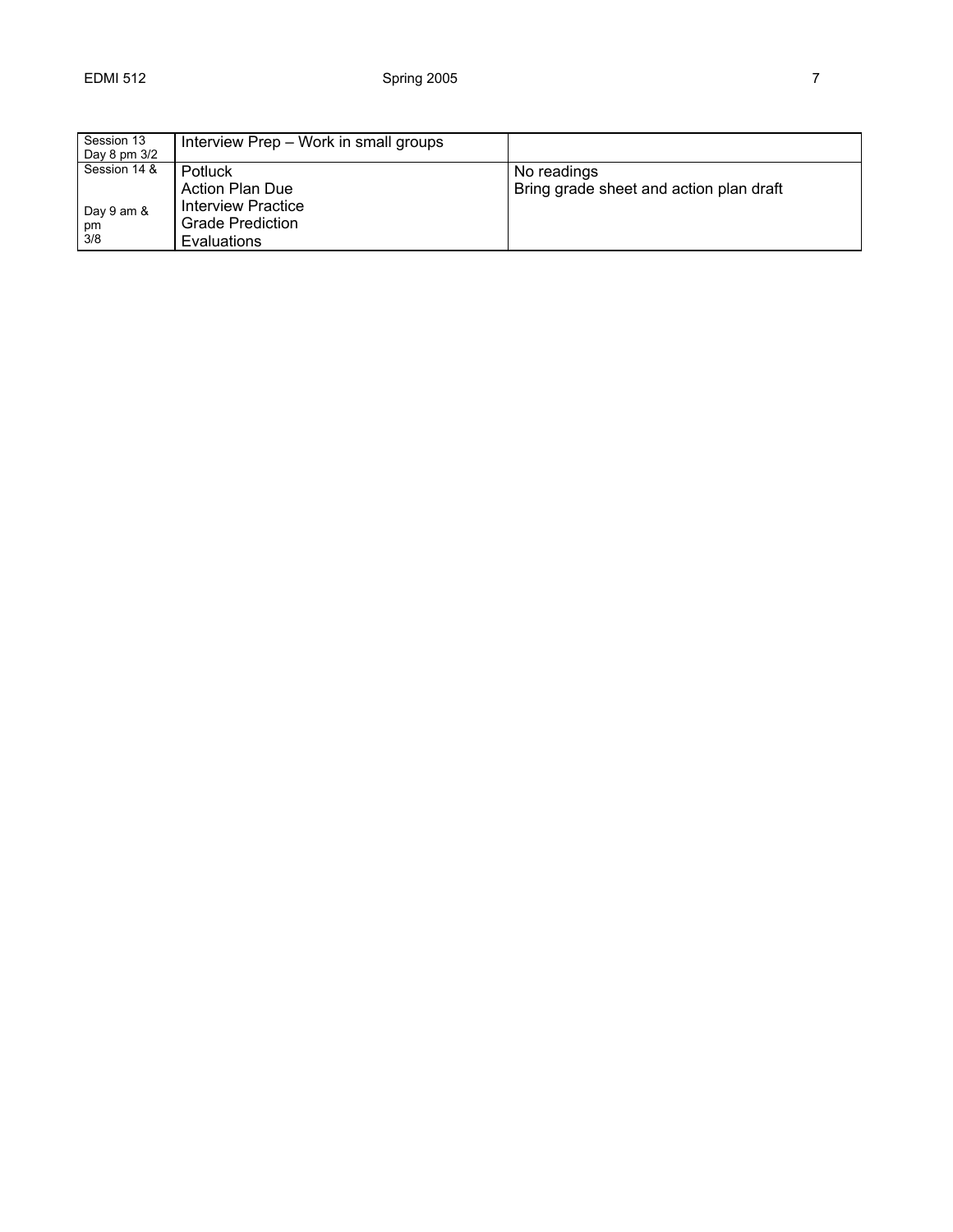| <b>EDMI 512</b> | Spring 2005                                    |                  |      |  |
|-----------------|------------------------------------------------|------------------|------|--|
|                 | <b>Philosophy Statement/Letter Application</b> | <b>10 Points</b> | Due: |  |

Learner Objectives: Refinement of a personal philosophy of teaching and creation of a letter of application Assessment: Word processed philosophy of teaching statement letter.

| Title and necessary information:                                                                        |
|---------------------------------------------------------------------------------------------------------|
|                                                                                                         |
| Villa, R. A. & Thousand, J. S. (1995). Creating an inclusive school. Alexandria, VA: Association for    |
| Supervision and Curriculum Development.                                                                 |
|                                                                                                         |
| Choate, J. (2000). Basic principles of inclusive instruction. In J.S. Choate (Ed.) Successful inclusive |
| teaching: Proven ways to detect and correct special needs (3rd ed.) Boston: Allyn & Bacon.              |
|                                                                                                         |

# **Task Guidelines for Philosophy Statement/Letter of Application**

# **Introduction & Conclusion 2 points**

Tell the reader what you will be addressing in this letter. Make sure you identify what educational philosophy, management approach, and instructional strategies frame your teaching practice.

- Contextually describe the student populations you are prepared to teach (culture, language, gender, ability, and social economic status). You can refer to district, school and classroom experiences.
- How do your philosophy, management, and instructional approach create a democratic and socially just classroom?
- Why are you a strong candidate for this position?
- Why are you interested in this job?

# **Your educational philosophy 1 point**

Identify you educational philosophy and describe what you believe about students as learners, the learning process, families as partners and how to meet student needs.

# **Your management approach 1 point 1 point 1 point 1 point**

\* Describe how you will create a supportive and positive learning environment for this diverse population of students to promote educational equity and positive intercultural relationships within the classroom and specify why these practices contribute to the creation of a democratic classroom.

\* Describe your primary methods, approaches, and strategies and how you organize instruction to promote educational equity and positive intercultural relationships within the classroom and specify why these practices contribute to the creation of a democratic classroom (Charles, 2000). Use your personal experiences as an observer or student teacher to support your argument.

# **Your instructional approach 1 point 1 point 1 point 1 point 1 point 1 point 1 point 1 point 1 point 1 point 1 point 1 point 1 point 1 point 1 point 1 point 1 point 1 point 1 point 1 point 1 point 1 point 1 point 1 point 1**

Describe the challenges you anticipate the students in this class will face. In your response, reference theories of first and second language, inclusion strategies, and literacy development.

# **Your personal identity 3 points**

How do your own personal values and biases affect the teaching and learning of students? How does your identity and experiences influence your responses for numbers

- 1. your educational philosophy
- 2. your management approach
- 3. your instructional approach, including differentiation for students with special and ELL needs

# **Citations from at least two sources 1 point**

For example honor work of others within paragraph writing:

One of the most valuable components I try to implement from Alfie Kohn's *Beyond Discipline* (1996) is his belief that individuals misbehave when their basic needs have not been met.

If you use a quote make sure you include the following: author, date, page of quote

**Resume 1 point**  Include a one-page professional resume addressing your education and teaching experiences.

**Total \_\_\_\_\_\_\_\_ / 10 points**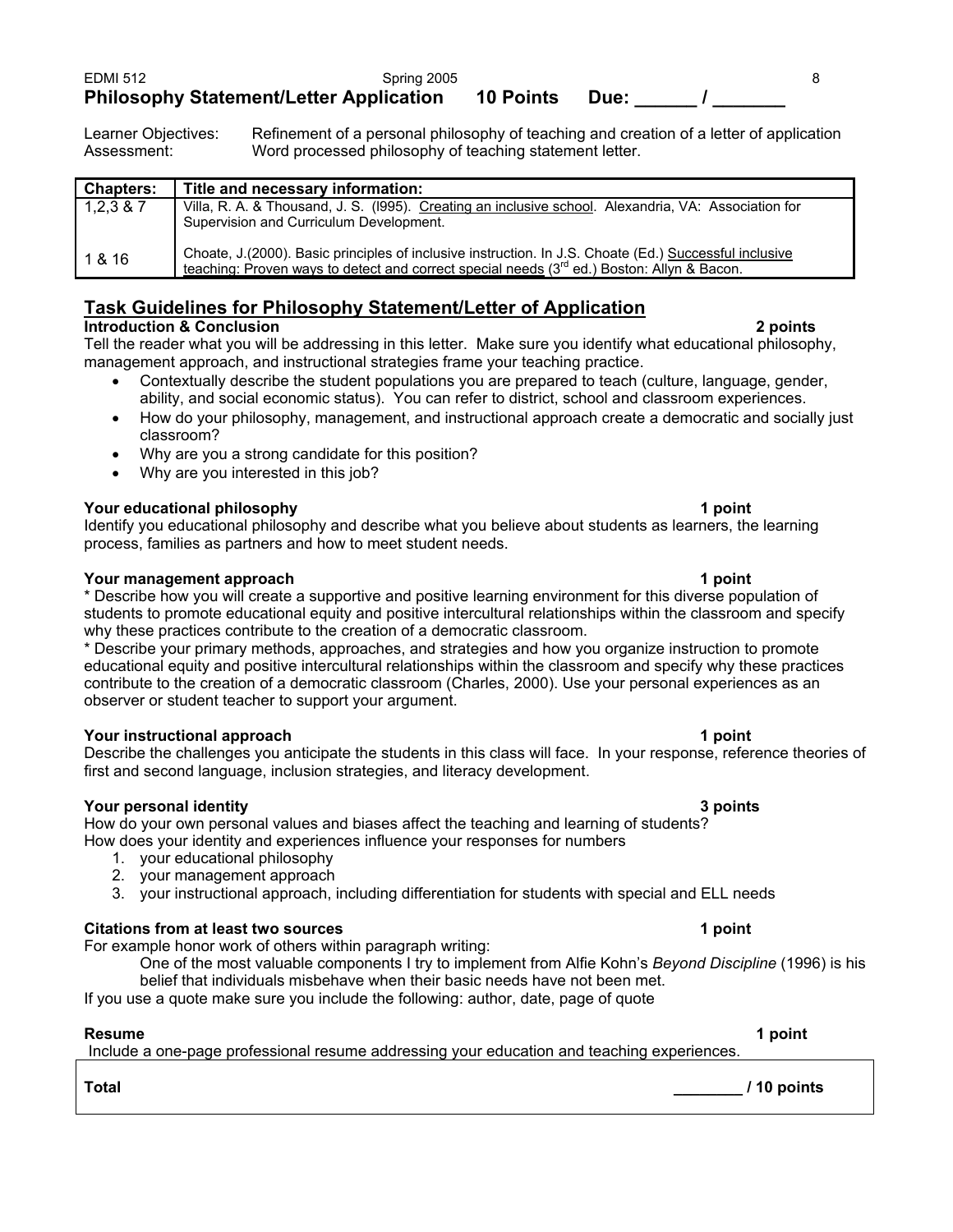| <b>EDMI 512</b>        | Spring 2005      |      |  |
|------------------------|------------------|------|--|
| <b>Strategy Matrix</b> | <b>10 Points</b> | Due: |  |

Learner Objectives: Knowledge of U.S. special education disability categories, accompanying learner characteristics, and needed supports for success in general education

Assessment: Students apply their knowledge of nondiscriminatory assessment, processes for making a child eligible for special education, and the teacher's role in developing IEPs by creating a matrix of strategies. Written products and class discussions evidencing assessment above

| Resource(s):                       | Title and necessary information:                                                                                                                                        |
|------------------------------------|-------------------------------------------------------------------------------------------------------------------------------------------------------------------------|
| Textbook<br>Chapters 2 & 15        | Choate, J.S. (2000) Successful inclusive teaching: Proven ways to detect and<br>correct special needs (3 <sup>rd</sup> ed.) Boston: Allyn & Bacon. (ISBN 0-205-30621-7) |
| Supplemental<br>Lecture            | "The Categories of Disability" – Instructor, CSUSM, College of Education                                                                                                |
| <b>Online Course</b><br>Supplement | <b>WebCT Disability Data Resources</b>                                                                                                                                  |

### **Task Guidelines for the Strategy Matrix**

Students will work in small groups to apply their knowledge of the categories of disability recognized by the Individuals with Disabilities Education Act (IDEA) by:

> creating a table, graphic organizer, or other visual representation of the thirteen (13) special education categories covered under IDEA, along with those covered under ADA and 3 others. Your table must take the form of a word-processed table or an Excel chart, or any other organizational scheme that clearly illustrates each of the following seven dimensions:

- 1. The name of the handicapping condition
- 2. A brief description of the learning and/or social behaviors associated with the category label
- 3. One assessment appropriate to use to determine the presence or degree of the category label
- 4. One typical adaptation/modification in **curriculum, materials, goals (content)**
- 5. One typical adaptation/modification in **classroom environment (process)**
- 6. One typical adaptation/modification in **teaching practices (process)**
- 7. One typical adaptation/modification in **assessments** required of the student **(product)**

*Suggestion: Consider using the landscape paper layout (File>Paper Size>Orientation: click Landscape), and having only 3 or 4 categories listed per page. This will give you adequate space to include all of the dimensions listed above.*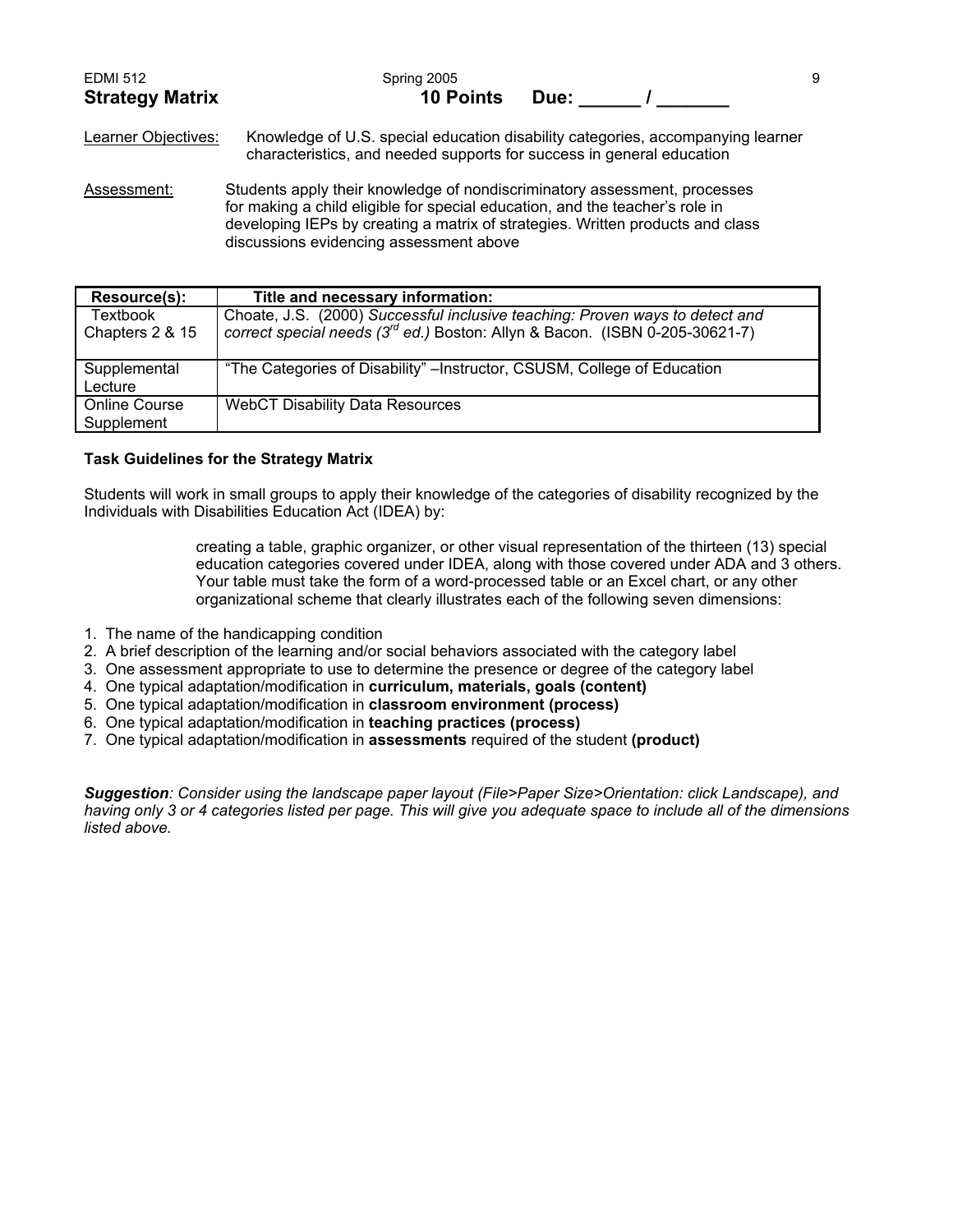# **Disability Characteristics Matrix Expectations**

| <b>Element</b>   | <b>Expectations</b>          |
|------------------|------------------------------|
| Description of   | <b>Detailed description</b>  |
| categories under | of characteristics,          |
| IDEA plus 3      | incidence, and               |
| under ADA and    | educational                  |
| 3 others of your | implications for each        |
| choice           | category.                    |
| Assessment       | Detailed description         |
|                  | of formal and                |
|                  | informal assessment          |
|                  | procedures used to           |
|                  | determine                    |
|                  | presence/degree of<br>label. |
| Curriculum       | Modification in              |
| Modification     | content (curriculum,         |
|                  | materials or goals)          |
|                  | for each category            |
|                  | named                        |
|                  |                              |
| Classroom        | Modification in              |
| Environment      | classroom                    |
| Modification     | environment for each         |
|                  | category named               |
| Process          | <b>Modification in</b>       |
| Modification     | teaching                     |
|                  | practice/process             |
|                  | assessment for each          |
|                  | category named               |
| Assessment       | Modification in              |
| Modification     | learning product             |
|                  | assessment for each          |
|                  | category named               |
|                  |                              |
| <b>Total</b>     |                              |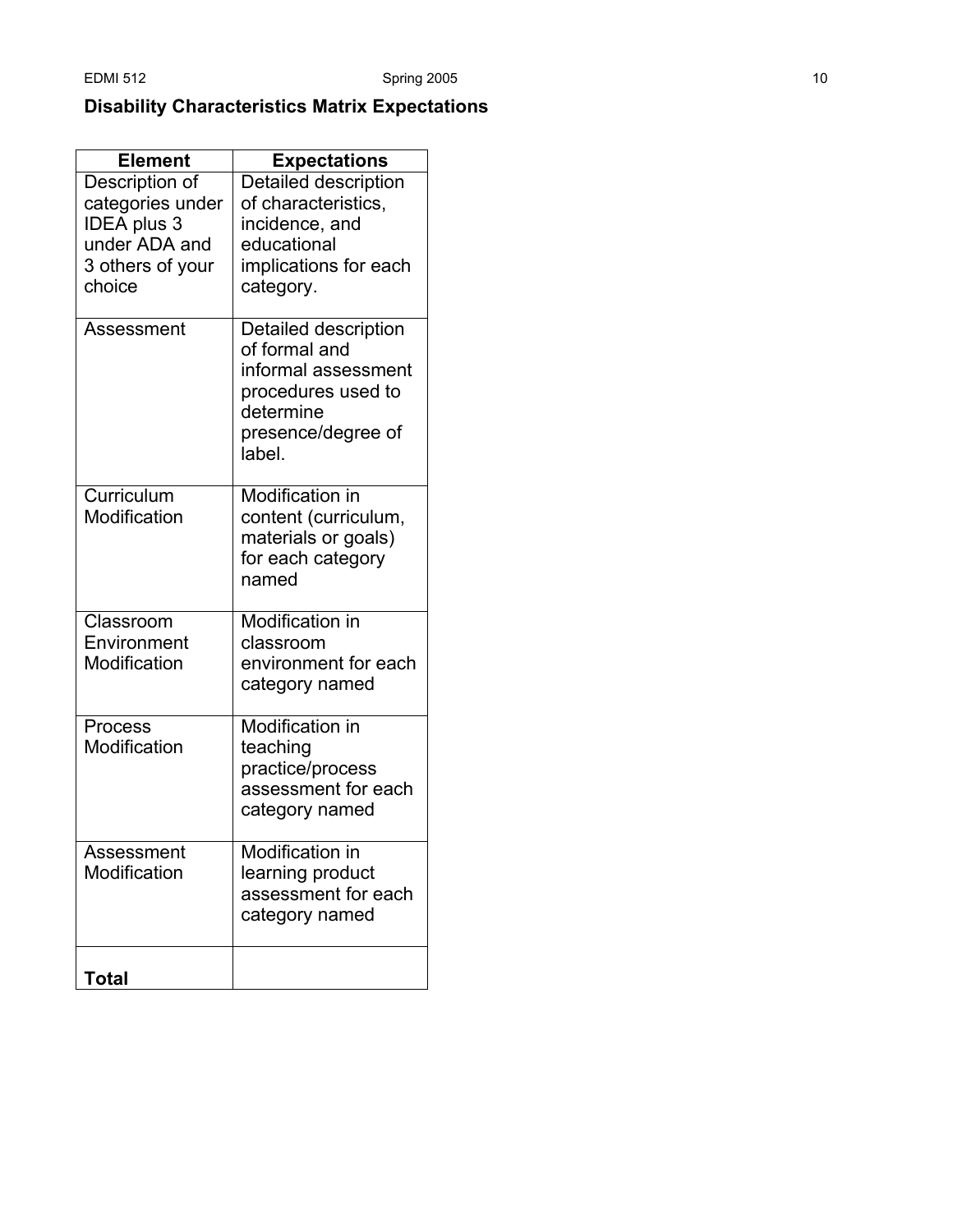| <b>EDMI 512</b>                         | Spring 2005 |          |      |
|-----------------------------------------|-------------|----------|------|
| <b>Student Study Team (SST) Process</b> |             | 5 points | Due: |

# **Learner Objectives:** Knowledge and skill in conducting and participating in the Student Study Team general education pre-referral process

**Assessment:** Teacher candidates apply their knowledge of the SST processes for avoiding special education referral by participating in a simulation of an SST meeting regarding a child with a selected classroom challenge.

> Teacher candidates create an annotated bibliography of articles and Web sites that provide information about the student's challenge and strategies for supporting the student to be successful in the class

| Resource(s):                   | Title and necessary information:                                                                                                                                                                                                                                                                             |
|--------------------------------|--------------------------------------------------------------------------------------------------------------------------------------------------------------------------------------------------------------------------------------------------------------------------------------------------------------|
| Textbook/pages                 | Choate, J.S. (2000). Successful inclusive teaching: Proven ways to detect and correct<br>special needs $(3^{rd}$ ed.), pp 1-17. Boston: Allyn & Bacon. (ISBN 0-205-30621-7) Chapter<br>16                                                                                                                    |
| Supplemental Print<br>Material | SST Lecturette by Dr. Jacqueline Thousand, CSUSM, College of Education                                                                                                                                                                                                                                       |
| Video/segment                  | Video Segment # 1 "Promoting Success for All Students" The Inclusion Series (1998)<br>Weland Prods/KCET and Allyn & Bacon. (ISBN 0-205-29111-2)<br>Video Segment # 3 "Working Together – The Collaborative Process" The Inclusion<br>Series (1998) Weland Prods/KCET and Allyn & Bacon. (ISBN 0-205-29111-2) |

# **TASK AND GUIDELINES**

### **Context**

The Student Study Team (SST) process is a general education function and general education teacher responsibility. It is a state-mandated prevention and intervention process and structure that must exist at every California school. The SST process is designed to address students' learning needs PRIOR to even thinking about referral for special education assessment. Some disabilities are more obvious and present themselves prior to school entry. Other high incident disabilities such as learning disabilities (e.g., language, mathematics, written expression) often develop in response to academic demands. Further, there are a great many children without disabilities who struggle in school because English is not their first language or because the instructional approaches used by their teachers do not match their learning styles (i.e., preferred areas of Multiple Intelligences). Most students respond positively when their classroom teachers seek ideas and support from professional peers through the SST process.

### **Objectives**

The objectives of having you participate in a mock SST meeting are to give you the opportunity to:

- demonstrate effective use of the SST model
- demonstrate the various roles of the SST members
- examine support options for students based upon their unique individual characteristics
- demonstrate the use of pre-referral strategies as the preferred response (over formal special education referral) to resolve problems
- clarify the initial procedures involved in identifying students for special education support

### **Preparation**

- Read the SST Lecturette and Chapter 16 of Choate.
- Visit a Web site that you find
- Watch the video segments #1 and #3 of the Inclusion Series that models the SST process and the elements of effective collaborative teaming.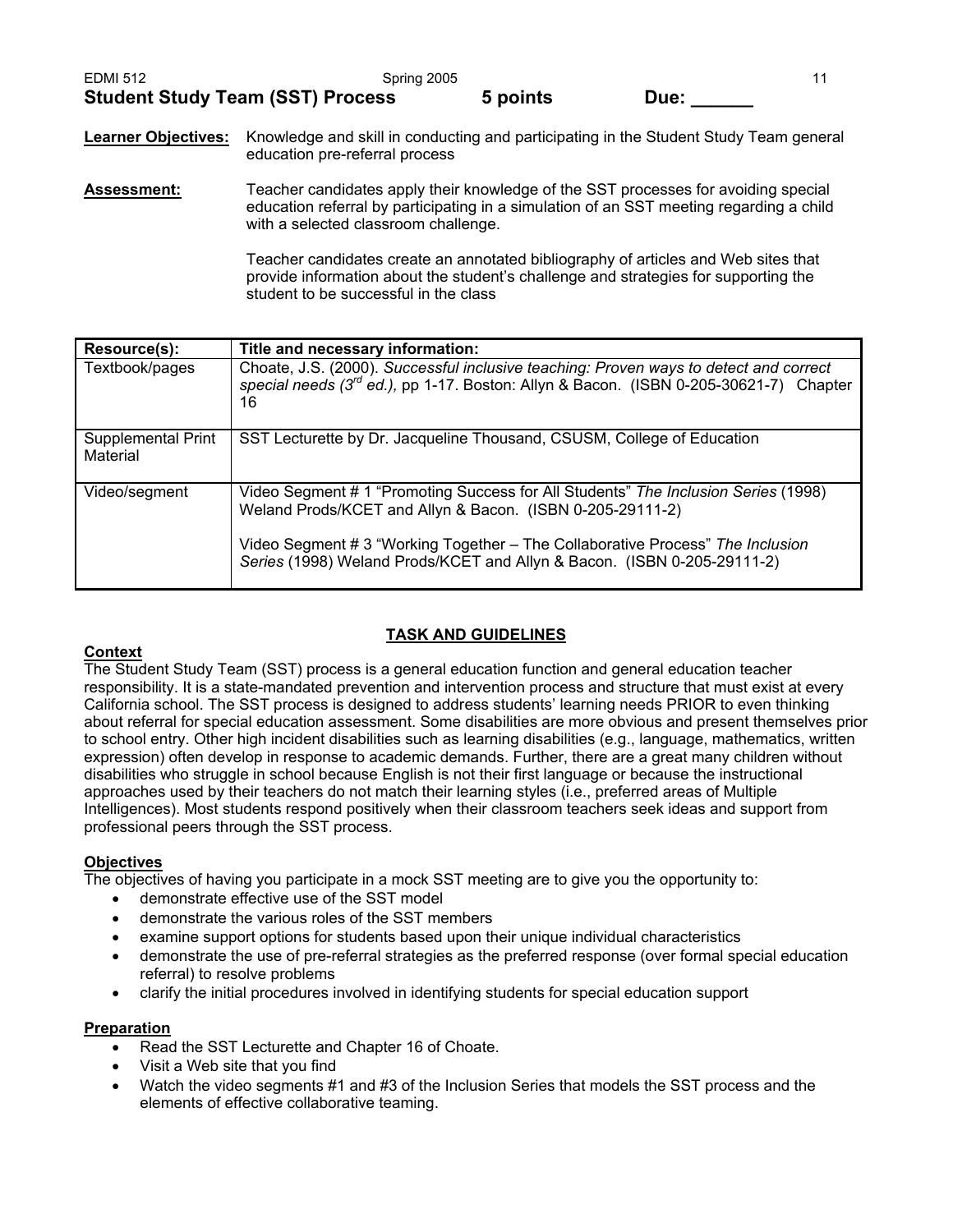Each class member will be assigned to an SST team of 5 members. Each member of the group will fulfill one of the following roles and the corresponding assigned tasks. Each member will participate in a SST role play. Each student will write up a reflection on his/her group experience.

**Roles Tasks**

PREVIOUS TEACHER DATA SHEET/SUMMARY SHEET PARENT PARENT DATA SHEET/SUMMARY SHEET CURRENT TEACHER DATA SHEET/SUMMARY SHEET RESOURCE SPECIALIST **EXECUTE:** THE STATE DATA SHEET/SUMMARY SHEET ADMINISTRATOR DATA SHEET/SUMMARY SHEET

# **The Tasks:**

- Complete a data sheet of observed characteristics of the student's behavior and learning or behavioral challenges, how the child's characteristics affect school performance, and possible strategies for supporting the student.
- Complete the SST Summary Sheet with each column filled out in items that will be covered in the of SST role play
- Answer guiding questions provided
- On your own, find two annotated bibliographies per team member of articles and/or web sites that provide information about the challenging student characteristic and strategies for supporting the student. Each annotation is to include a starting paragraph the briefly summarizes the article. A second paragraph will summarize your reaction (e.g., interesting new information, conflicting perspectives, challenging point) to the article. Use APA format in referencing the article or web site.
- After completing the in class SST role play and discussion, go to your electronic portfolio and write a response to these prompts:
	- Articulate the rationale for inclusive educational opportunities for all students.
	- What were the strengths and needs of the student you had an SST meeting for?
	- What principles of universal design guided the groups decision for differentiating instruction?
	- What strategies were identified to support the student? Provide examples of natural peer supports (e.g., partner learning, peer tutoring, classroom meetings), collaborative teaching and learning methods, and other appropriate materials and technologies (including assistive technologies) to a) create a caring classroom community in which students value one another's differences, b) develop the social competence of and relationships among class members, and c) meet the educational and social/emotional needs of the student.
	- Describe what your role will be at future SST meetings?
	- How will you prepare for SST meetings?
	- What was useful about this experience?
	- How will this experience inform your teaching?

### For further reading:

Kluth, Paula., Villa, Richard., & Thousand, Jaquelyn. (Dec. 2001/Jan 2002). 'Our school doesn't offer inclusion' and other legal blunders'. *Educational Leadership, 59 (4),* 24 – 27.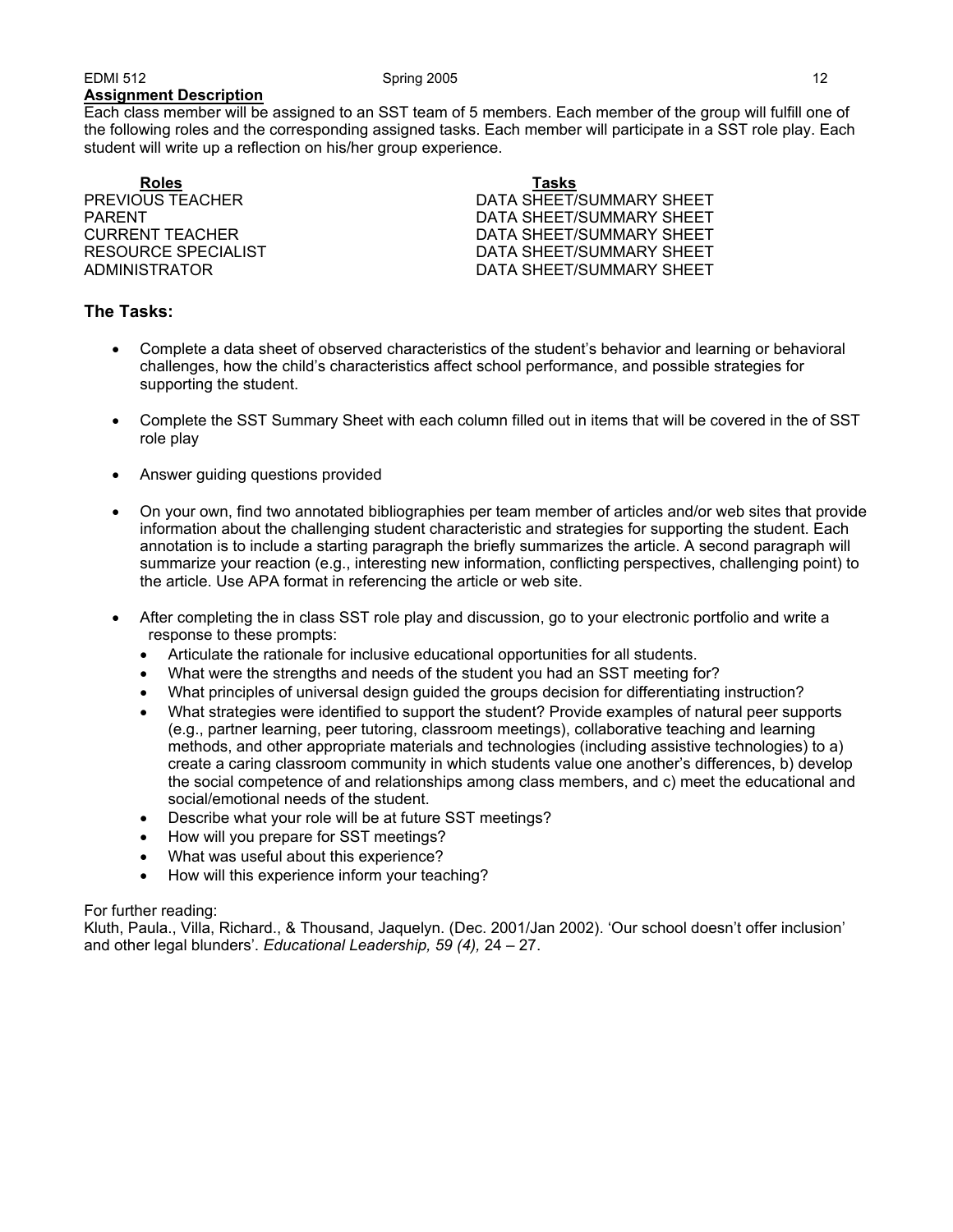| <b>EDMI 512</b><br><b>SST Summary Form</b> |                 |                                    | Spring 2005                                                                                        | Date of Meeting <b>Date of Meeting</b> |                                                        |                | 13                   |
|--------------------------------------------|-----------------|------------------------------------|----------------------------------------------------------------------------------------------------|----------------------------------------|--------------------------------------------------------|----------------|----------------------|
|                                            |                 |                                    |                                                                                                    |                                        |                                                        |                |                      |
|                                            |                 |                                    |                                                                                                    |                                        |                                                        |                |                      |
|                                            |                 |                                    |                                                                                                    |                                        |                                                        |                |                      |
|                                            |                 |                                    | Primary Language ___________Grade _____ DOB _____ Parents _______________________ M_______ F _____ |                                        |                                                        |                |                      |
| STRENGTHS                                  | <b>CONCERNS</b> | <b>KNOWN</b><br><b>INFORMATION</b> | <b>KNOWN</b><br><b>MODIFICATION</b><br>$S (+/-)$                                                   | <b>QUESTIONS</b>                       | <b>STRAT</b><br>EGIES/<br><b>BRAIN</b><br><b>STORM</b> | <b>ACTIONS</b> | WHO/<br><b>WHEN</b>  |
|                                            |                 |                                    |                                                                                                    |                                        |                                                        |                |                      |
|                                            |                 |                                    |                                                                                                    |                                        |                                                        |                |                      |
|                                            |                 |                                    |                                                                                                    |                                        |                                                        |                |                      |
|                                            |                 |                                    |                                                                                                    |                                        |                                                        |                |                      |
|                                            |                 |                                    |                                                                                                    |                                        |                                                        |                |                      |
|                                            |                 |                                    |                                                                                                    |                                        |                                                        |                |                      |
|                                            |                 |                                    |                                                                                                    |                                        |                                                        |                |                      |
|                                            |                 |                                    |                                                                                                    |                                        |                                                        |                |                      |
|                                            |                 |                                    |                                                                                                    |                                        |                                                        |                | Follow<br>Up<br>Date |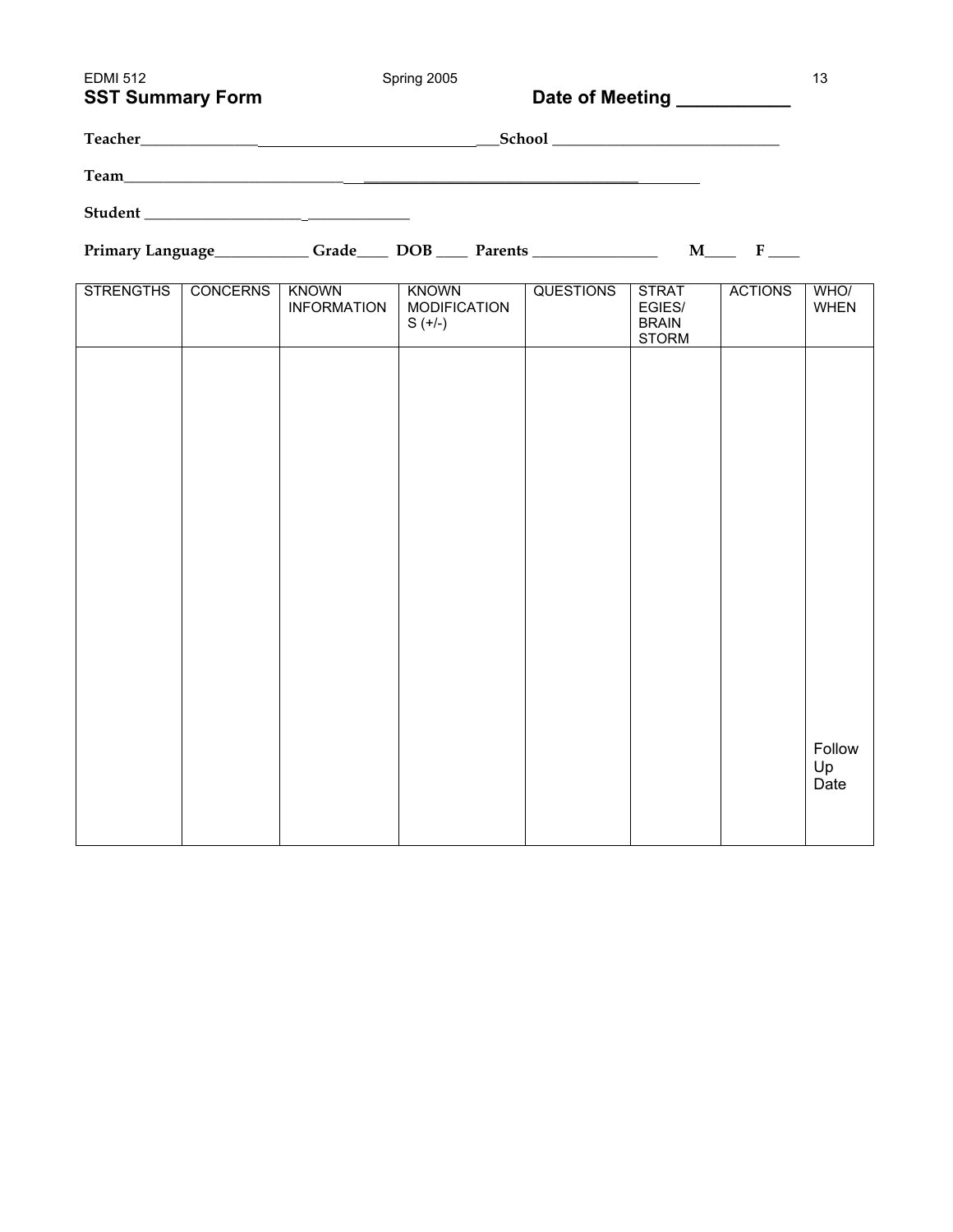#### EDMI 512 Spring 2005 14

# **Student Study Team (SST) Simulation Rubric for In class Activity**

(This will not be graded, but it can be a great tool to initiate class discussion of the success of the SST meeting.)

| <b>Element</b>                                                                                                           | <b>Developing</b>                                                                                  | <b>Meets Expectations</b>                                                                                                                          | <b>Exceeds Expectations</b>                                                                                                                                                                        | <b>Total</b> |
|--------------------------------------------------------------------------------------------------------------------------|----------------------------------------------------------------------------------------------------|----------------------------------------------------------------------------------------------------------------------------------------------------|----------------------------------------------------------------------------------------------------------------------------------------------------------------------------------------------------|--------------|
| <b>Know School Families</b><br>(Student Data Sheet.<br><b>Intervention Plan and</b><br><b>Meeting Interactions)</b>      | No indication<br>that the<br>school took<br>the time to<br>know the<br>family and<br>their needs.  | Some of the needs of<br>the family were<br>understood, i.e. family<br>members, language,<br>literacy, family<br>dynamics.                          | There is a description of the<br>family (in Data Sheet) and the<br>family's needs are taken into<br>consideration in planning the<br>student's intervention plan.                                  |              |
| <b>Knows Student</b><br>(As Indicated on Student<br>Data Sheet, Intervention<br><b>Plan and Meeting</b><br>Interactions) | Some of the<br>student's<br>strengths,<br>needs.<br>language,<br>and culture<br>are<br>understood. | The student's<br>strengths, needs,<br>language, and culture<br>are understood and<br>addressed in plan.                                            | The student's strengths,<br>needs, language, and culture<br>are understood so well that the<br>team can incorporate the<br>child's life outside of school<br>into the plan.                        |              |
| Development of<br><b>Interventions</b>                                                                                   | The<br>intervention<br>plan is brief<br>and vague.                                                 | The intervention plan<br>demonstrates an<br>understanding of the<br>student's uniqueness<br>and addresses the<br>student's strengths<br>and needs. | The intervention plan<br>demonstrates an<br>understanding of student's<br>uniqueness and addresses the<br>student's strengths and needs<br>for cognitive, affective and<br>psychomotor objectives. |              |
| Implementation and<br><b>Monitoring Interventions</b>                                                                    | There is no<br>clear plan<br>how<br>interventions<br>will be<br>implemented<br>or monitored.       | There is a clear plan<br>for implementing and<br>monitoring<br>interventions.                                                                      | There is a clear plan for<br>implementing and monitoring<br>interventions. A plan is set to<br>communicate progress of<br>interventions to all school and<br>family members.                       |              |
| <b>Use of Resources</b>                                                                                                  | No resources<br>were<br>mentioned in<br>the<br>intervention<br>plan.                               | School resources were<br>identified in the<br>intervention plan.                                                                                   | School, community, and family<br>resources were considered<br>and identified in the<br>intervention plan.                                                                                          |              |
| <b>Continued</b><br>on next page                                                                                         |                                                                                                    |                                                                                                                                                    |                                                                                                                                                                                                    |              |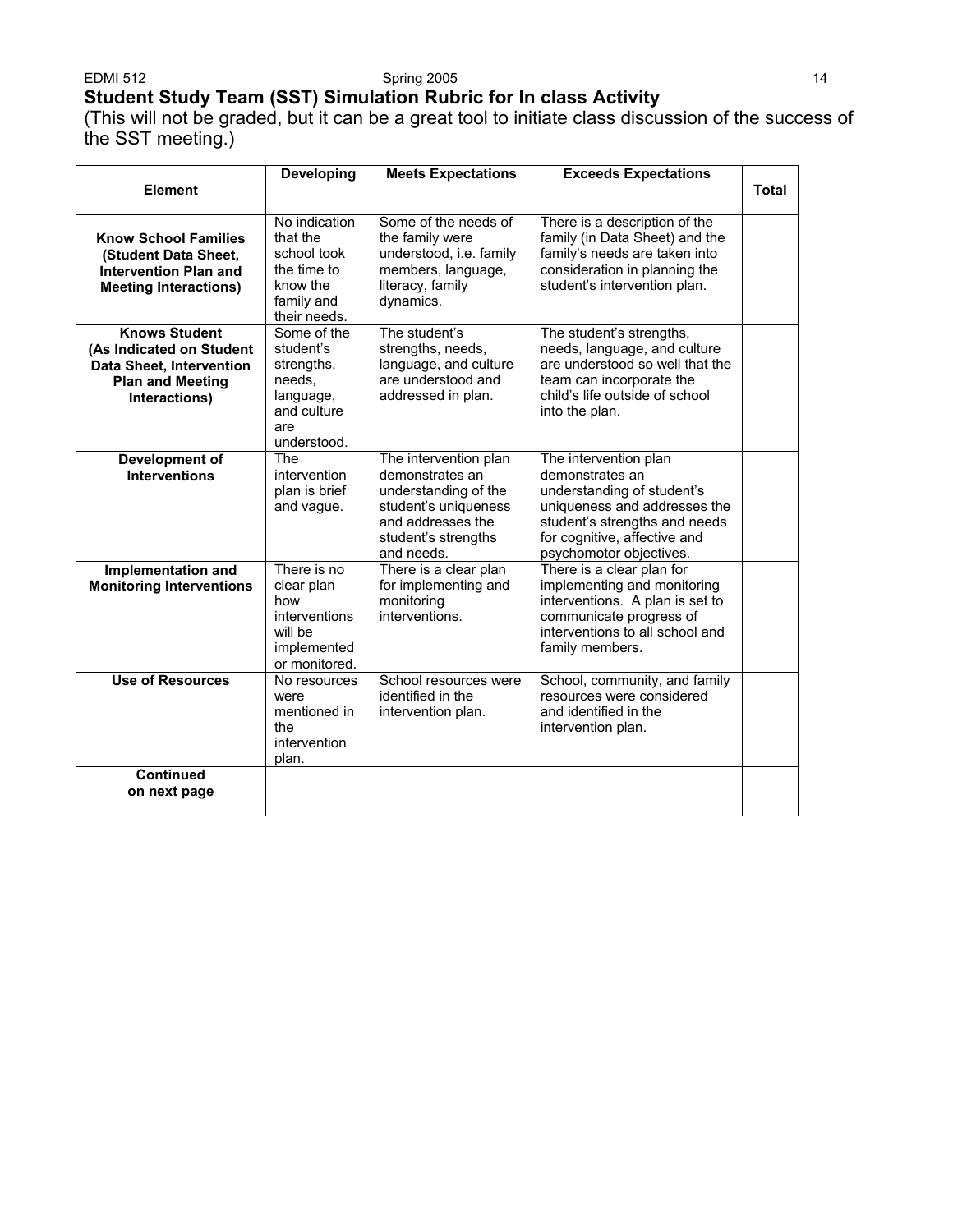|                                                                                                                                                                                                                                                                                           | <b>Developing</b>                                                                                                                           | <b>Meets Expectations</b>                                                                                                                                                                                                         | <b>Exceeds Expectations</b>                                                                                                                                                                                                                                                |              |
|-------------------------------------------------------------------------------------------------------------------------------------------------------------------------------------------------------------------------------------------------------------------------------------------|---------------------------------------------------------------------------------------------------------------------------------------------|-----------------------------------------------------------------------------------------------------------------------------------------------------------------------------------------------------------------------------------|----------------------------------------------------------------------------------------------------------------------------------------------------------------------------------------------------------------------------------------------------------------------------|--------------|
| <b>Element</b>                                                                                                                                                                                                                                                                            |                                                                                                                                             |                                                                                                                                                                                                                                   |                                                                                                                                                                                                                                                                            | <b>Total</b> |
| <b>Role Representations</b>                                                                                                                                                                                                                                                               | Minimum of 5<br>SST roles<br>were<br>represented.                                                                                           | More than 5 SST<br>roles were<br>represented and<br>modeled the<br>responsibilities of<br>each member.                                                                                                                            | More than 5 SST roles were<br>represented with a detailed<br>description of each member in<br>SST Binder addressing<br>relationship w/ student, unique<br>talents, background, interests,<br>and experiences that make this<br>individual an invaluable member<br>of team. |              |
| <b>Facilitation</b>                                                                                                                                                                                                                                                                       | Facilitator<br>keeps team<br>focused on<br>student's<br>needs and<br>developing<br>and<br>intervention<br>plan.                             | & facilitator is<br>accountable for time,<br>encourages input<br>from all members,<br>and diffuses<br>emotionally charged<br>statements, making<br>corrections non-<br>defensively.                                               | & facilitator goes above and<br>beyond to help team find<br>win/win solutions.                                                                                                                                                                                             |              |
| <b>Recording</b>                                                                                                                                                                                                                                                                          | The recorder<br>listens<br>carefully for<br>key words<br>and ideas,<br>organizes and<br>records input<br>into<br>appropriate<br>categories. | & a visual aid is<br>created for<br>participants to see<br>key issues for student<br>and the proposed<br>interventions. A seat<br>recorder transfers the<br>visual model to<br>regular- sized paper<br>as a record of<br>meeting. | & the seat recorder clarifies<br>information documented on<br>regular-sized paper and how it<br>represents the visual aid and<br>what was discussed at the<br>meeting.                                                                                                     |              |
| <b>Follow SST Steps</b><br>(Student Summary Sheet<br>& Meeting Interactions)<br>1. Pre-SST intervention<br>2. SST referral<br>3. Family invited & meeting<br>arranged<br>4. Team meets and follow<br>up date set<br>5. Interventions<br>implemented and monitored<br>6. Follow up meeting | 75 % of SST<br>Summary<br>Sheet<br>completed &<br>5 or less<br>SST steps<br>implemented.                                                    | 90% of SST<br><b>Summary Sheet</b><br>completed & all 6<br>steps implemented.                                                                                                                                                     | 100% of SST Summary Sheet<br>completed & all 6 steps<br>implemented.                                                                                                                                                                                                       |              |
| <b>SST Binder</b><br>1. SST Summary Sheet<br>2. Student Data Sheet<br>3. Binder<br>4. Cover Sheet<br>5. Annotated bibliographies<br>for each team member                                                                                                                                  | Completes 4<br>or less.                                                                                                                     | Completes all 5.                                                                                                                                                                                                                  | Completes all 5 with detail &<br>professionalism.                                                                                                                                                                                                                          |              |
| <b>Total</b>                                                                                                                                                                                                                                                                              |                                                                                                                                             |                                                                                                                                                                                                                                   |                                                                                                                                                                                                                                                                            |              |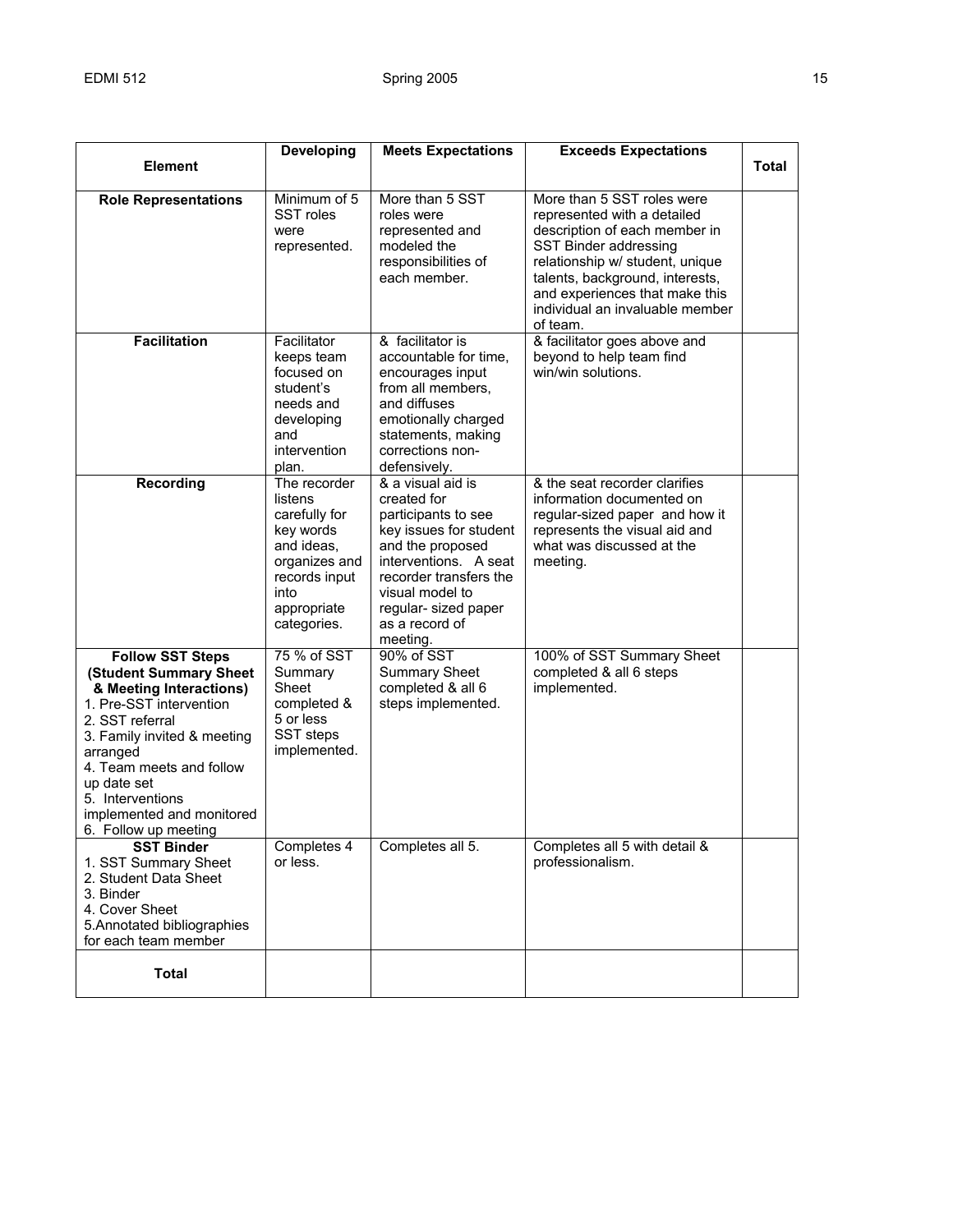| Element                                                       | Beginning to Meet<br>Expectations                                                            | Approaching<br>Expectations                                                                                                                                              | <b>Meets Expectations</b>                                                                                                                                                                         | Total |
|---------------------------------------------------------------|----------------------------------------------------------------------------------------------|--------------------------------------------------------------------------------------------------------------------------------------------------------------------------|---------------------------------------------------------------------------------------------------------------------------------------------------------------------------------------------------|-------|
| <b>Content Strategies</b>                                     | A minimum of 1<br>content strategy<br>was described to<br>support student                    | A minimum of 1<br>content specific<br>strategy was<br>described to<br>support the<br>learner taking into<br>consideration the<br>students strengths<br>and areas of need | A minimum of 2<br>content specific<br>strategies were<br>identified with<br>consideration of the<br>students strengths,<br>needs, readiness<br>range, learning profile,<br>talents and interests. |       |
| Process<br><b>Strategies</b>                                  | A minimum of 1<br>process strategy<br>was described to<br>support student                    | A minimum of 1<br>process specific<br>strategy was<br>described to<br>support the<br>learner taking into<br>consideration the<br>students strengths<br>and areas of need | A minimum of 2<br>process specific<br>strategies were<br>identified with<br>consideration of the<br>students strengths,<br>needs, readiness<br>range, learning profile,<br>talents and interests. |       |
| <b>Product Strategies</b>                                     | A minimum of 1<br>product strategy<br>was described to<br>support student                    | A minimum of 1<br>product specific<br>strategy was<br>described to<br>support the<br>learner taking into<br>consideration the<br>students strengths<br>and areas of need | A minimum of 2<br>product specific<br>strategies were<br>identified with<br>consideration of the<br>students strengths,<br>needs, readiness<br>range, learning profile,<br>talents and interests. |       |
| Your Role at SST<br>Meetings                                  | Generally describe<br>what you will do at<br>the SST meeting                                 | Generally describe<br>what you will do to<br>prepare for the<br>meeting and do at<br>the meeting.                                                                        | Describe in detail<br>what you will do to<br>prepare for the<br>meeting, what you will<br>do at the meeting and<br>what you will do to<br>implement the SST<br>plan.                              |       |
| How SST<br>Roleplay<br>Experience<br>Informs your<br>Teaching | Describe how this<br>experience has<br>effected the way<br>you think about<br>these meetings | & describe how<br>this experience<br>has effected your<br>expectations of<br>SST meetings                                                                                | & describe how your<br>actions will be<br>informed by this<br>experience                                                                                                                          |       |
| Total                                                         |                                                                                              |                                                                                                                                                                          |                                                                                                                                                                                                   | /5    |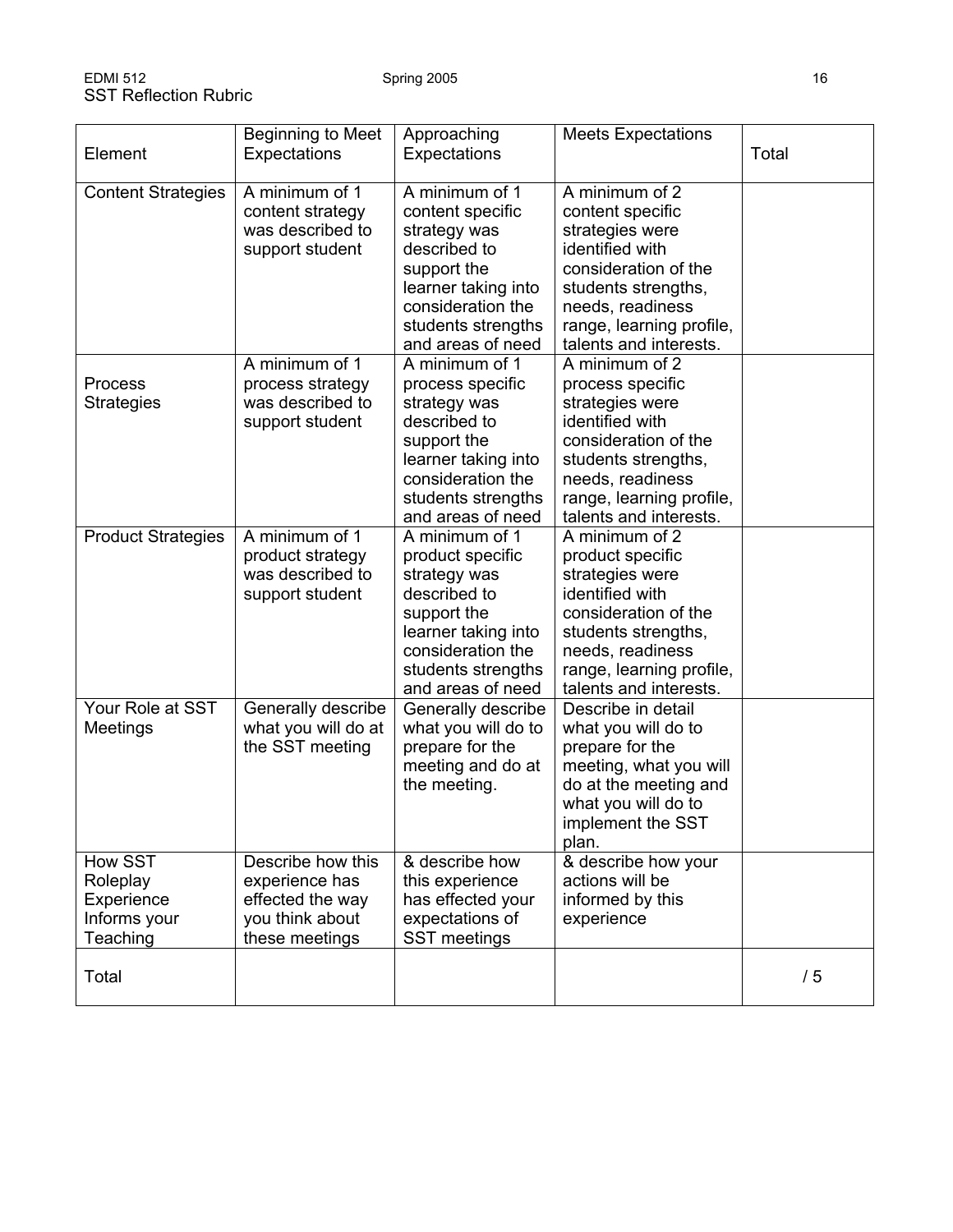| <b>EDMI 512</b><br><b>The IEP Process</b> | Spring 2005<br><b>5 Points</b><br>Due:                                                                                                                                                                                               | 17 |
|-------------------------------------------|--------------------------------------------------------------------------------------------------------------------------------------------------------------------------------------------------------------------------------------|----|
| <b>Learner Outcomes:</b>                  | Knowledge of nondiscriminatory assessment, processes for making a child<br>eligible for special education, and the teacher's role in developing IEPs                                                                                 |    |
| Assessment:                               | Students apply their knowledge of nondiscriminatory<br>assessment, processes for making a child eligible for<br>special education, and the teacher's role in developing IEP<br>by                                                    |    |
|                                           | Creating their own "Best Practices in the IEP Process<br>1)<br>Checklist" and use the checklist to assess the IEP<br>process employed in the student's school;                                                                       |    |
|                                           | 2) Creating a resource list of the special education and<br>related services personnel in the school and in the<br>school district upon whom they can call.                                                                          |    |
|                                           | 3) Evaluating the assessment process in their school<br>relative to assessment team member responsibilities,<br>identifying learnings about the school's assessment<br>processes and suggestions for improvement, if<br>appropriate. |    |
|                                           | 4) Evaluating an IEP meeting in terms of team<br>communication, creative problem solving, and family<br>centeredness.                                                                                                                |    |

| Resource(s):                   | Title and necessary information:                                                                                                                                                                                                                                                                                            |
|--------------------------------|-----------------------------------------------------------------------------------------------------------------------------------------------------------------------------------------------------------------------------------------------------------------------------------------------------------------------------|
| Textbook/pages                 | Gable, R.A. and Hendrickson, J.M. (2000). Teaching all the students: A mandate for<br>educators. In J.S. Choate (Ed.) Successful inclusive teaching: Proven ways to<br>detect and correct special needs (3 <sup>rd</sup> ed.), pp 1-17. Boston: Allyn & Bacon. (ISBN<br>$0 - 205 - 30621 - 7$<br>Chapter 1                  |
| Supplemental Print<br>Material | Lecturette by Jacqueline Thousand, Professor, CSUSM, College of Education                                                                                                                                                                                                                                                   |
| Video/segment                  | Video Segment # 2 "Working Together: The IEP The Inclusion Series (1998)<br>Weland Prods/KCET and Allyn & Bacon. (ISBN 0-205-29111-2)                                                                                                                                                                                       |
| Internet Site(s)               | www.dssc.org/<br>This Federal Resource Center for Special Education site provides general<br>information about and news pertaining to special education as well as special<br>technical assistance information.<br>www.ed.gov/offices/OSERS/IDEA<br>This OSERS IDEA Home Page site provides a detailed explanation of IDEA. |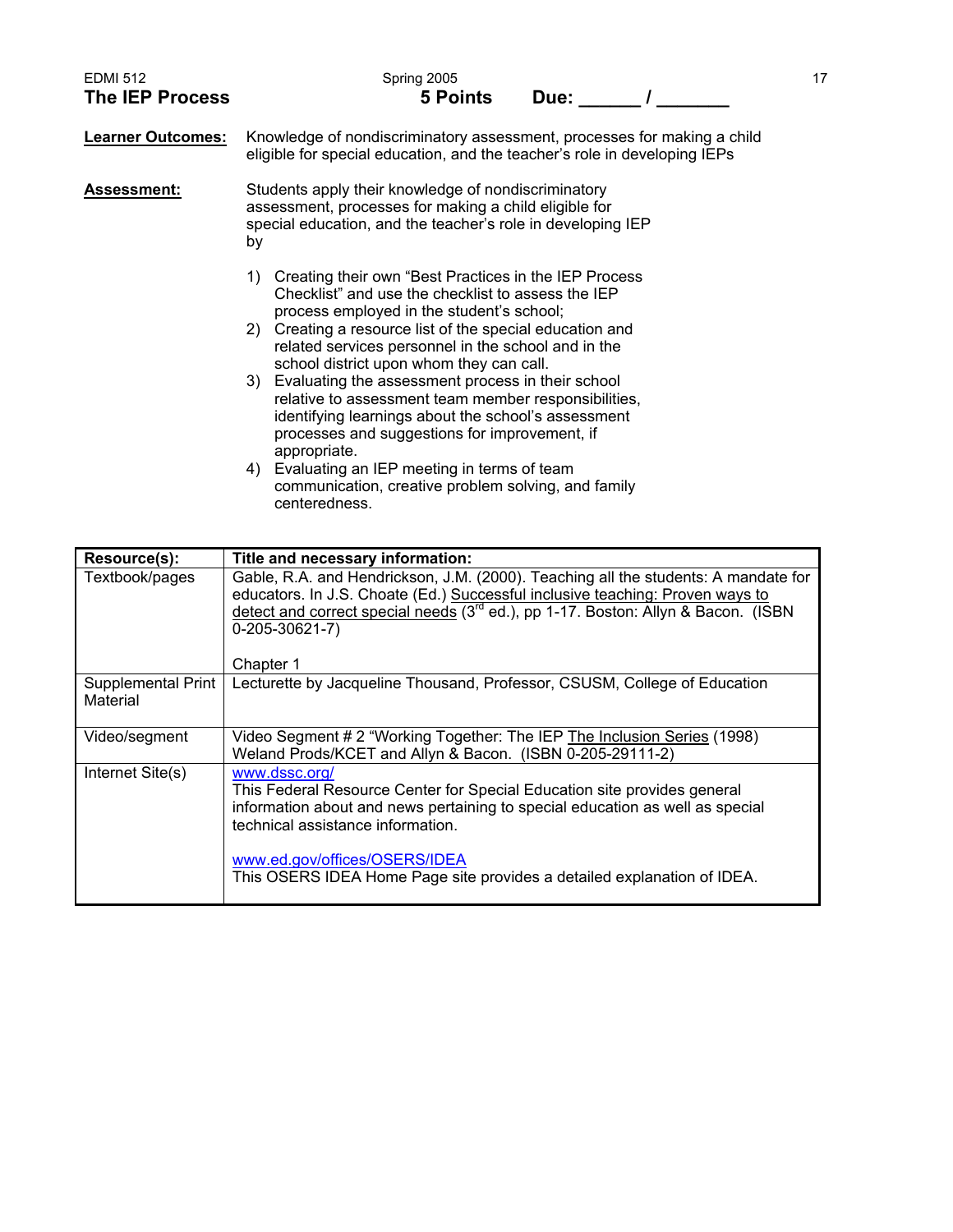# EDMI 512 Spring 2005 18 **Task Guidelines for the IEP Process**

Today's teachers will have students with identifiable disabilities in their classrooms. When the Student Study Team (SST) process is not satisfactory, a recommendation for the development of an Individual Education Program (IEP) may be the next step.

When developing an IEP, the following four questions should be addressed:

- 1. Who are all of the special education and related service personnel who can be called upon for support in the school and in the school district?
- 2. How does the school staff ensure that students receive nondiscriminatory evaluations and appropriate educational experiences?
- 3. Does the school's specific IEP meeting format address the following:
	- *Breadth of assessment*  More than one test must be used as the basis of evaluation Assess all areas related to the suspected disability
	- *Administration of assessment*  Select and administer nondiscriminatory racial and ethnic assessments Use trained personnel to administer assessments
	- *Timing of assessment*  Nondiscriminatory evaluation must occur before initial placement into or out of special education Reevaluation occurs every three years or more frequently, if conditions warrant or parents/guardians, or teacher request
	- *Parental/Guardian notification and consent*  Parents/guardians must be fully informed and consent to having their child assessed Consent for evaluation is not consent for placement into special education; separate consent is required for consent
	- Interpretation of assessment results must consider a variety of sources.
- 4. What does the school's specific IEP look like? Does it include and/or address the following:
	- The student's present level of educational performance, including how the disability affects the educational experience;
	- Measurable annual goals and short-term objectives;
	- The special education accommodations, related services, and other ways support will be provided to ensure the student's success;
	- The extent to which the student will participate with students who do not have disabilities in the general education and extracurricular activities;
	- Individual modifications if the student participates in standardized assessments, and explanation s for when the student does not participate in such assessments
	- The projected start date, frequency, location, and duration of modifications;
	- Brief discussion of how the student's progress towards annual goals will be assessed.

# **Application Activities**

### **In-Class Video Viewing and Analysis**

View the video Segment # 2 "Working Together: The IEP" from The Inclusion Series (1998) Weland Prods/KCET and Allyn & Bacon. As you view the video, jot down notes regarding what is presented as (and what you perceive as) "best practices" or "great tips" in IEP development and implementation.

After viewing the segment, take your notes from the lecturette and the video viewing and create your own "Best Practices in the IEP Process Checklist." It is beneficial to do this in collaborative teams in and/or out of class. You will use this checklist later in an actual IEP meeting.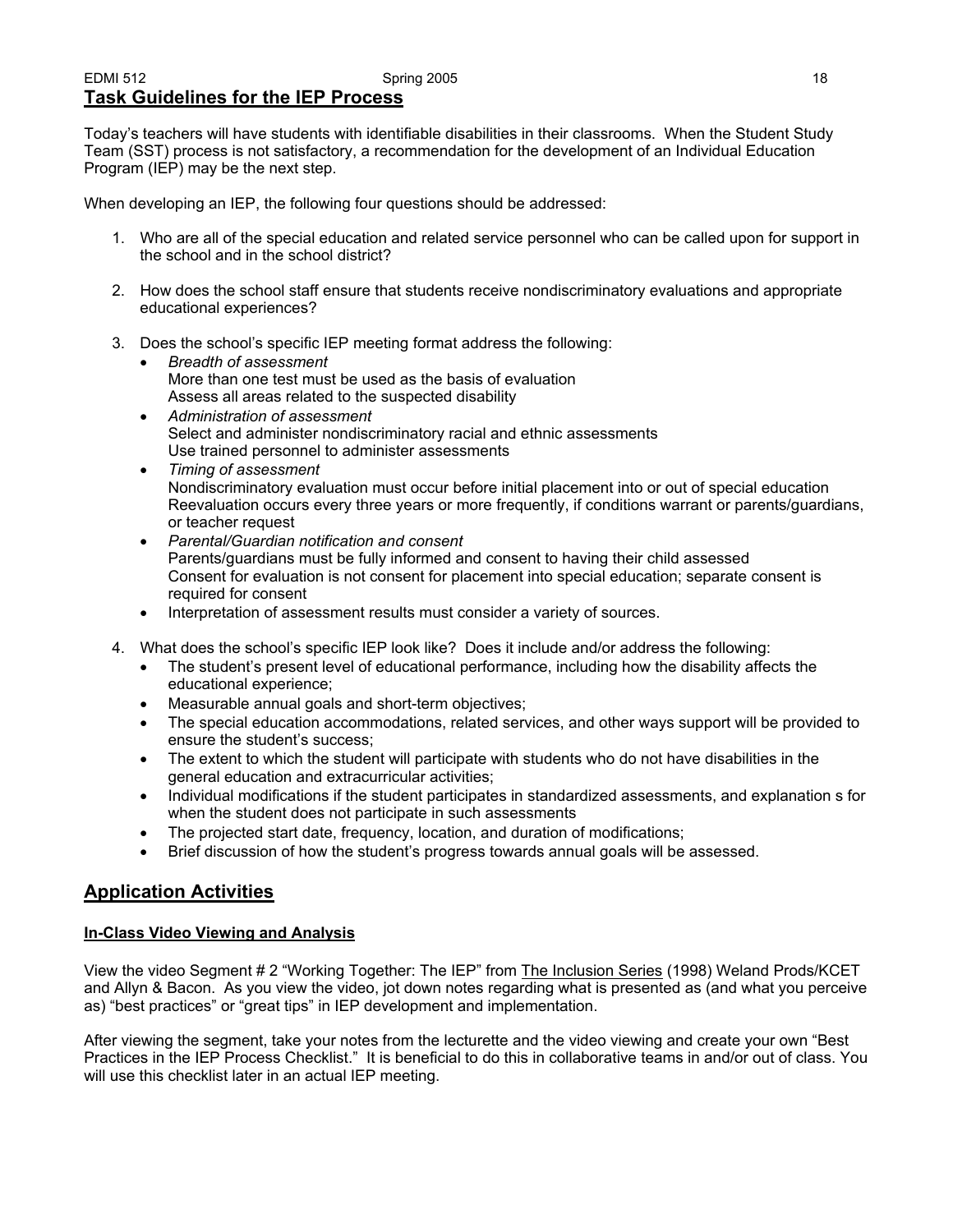#### EDMI 512 Spring 2005 19 **School-Based Activities**

Can you provide complete and accurate responses to the following four questions? If so, you should have your special education credential! If not, interview your school's special education support personnel or get the information you need to answer the questions from reference materials, web sites, and so forth.

**Question #1**: Who are all of the special education and related services personnel who I can call upon for support in this school and in the school district?

**Action**: Make a list of the roles, names, responsibilities, and ways in which to contact these resources. Keep this list in your top desk drawer or in you day planner.

**Question #2:** How does our school staff ensure that the responsibilities of the assessment team outlined in the lecturette occur?

**Action**: **1)** Create a "Best Practice Checklist" based on the IEP video watched in class. **2)** Interview one of your special education support personnel. Ask how the assessment process in your school ensures that each of the responsibilities of a student's evaluation team is fulfilled. Ask Interviewee to review your checklist and provide feedback. Take notes and write a one to two-paged summary of what you learned about your school's assessment process, include suggestions for improvement, if appropriate.

**Question #3**: What does my School's IEP look like and does it include all of the components identified as required in the lecturette?

**Action:** Have your special education support persons give you the latest IEP form, if you have no students eligible for special education in your classroom (could that possibly happen?). If you have one or more students with an IEP in your classroom (a sure bet), get one of the IEPs, preferably one of the more complex IEPs. In either case, once you have an IEP in hand, locate all of the component parts required of an IEP.

**Question #4**: What does an IEP meeting feel like? How well are "best practices" for IEP team meetings being practiced in my school?

**Action:** Attend an IEP meeting of a student who is not in your classroom. Your role is that of non-participant observer. While observing use your own "Best Practices in the IEP Process Checklist," to assess the presence or absence of best practices being practiced during the meeting. Write a one to two-paged reflection that focuses upon ways in which to optimize IEP team communication, creative problem solving, and family centeredness. If you cannot find an IEP meeting of a colleague to attend, complete the checklist while watching the IEP video located in the library and write a one to two page reflection on what you saw.

### **Extension Activities**

Expand your knowledge of special education and your role in the special education referral and implementation process by visiting the following comprehensive web sites.

#### www.dssc.org

This Federal Resource Center for Special Education site provides general information about and news pertaining to special education as well as special technical assistance information.

#### www.ed.gov/offices/OSERS/IDEA

This OSERS IDEA Home Page site provides a detailed explanation of IDEA.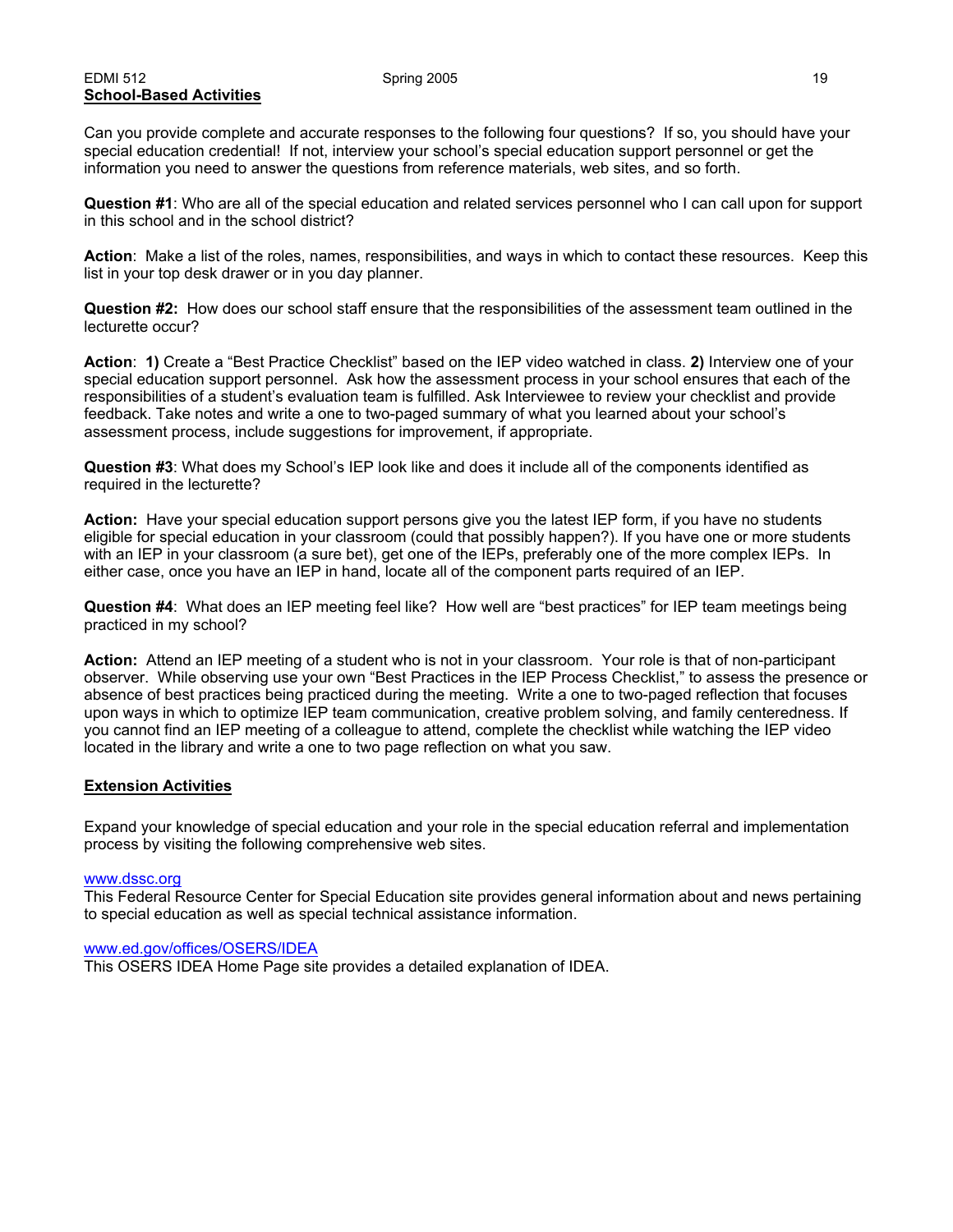- 1. Create you own "Best Practices in the IEP Checklist"
	- Ex: \_\_\_\_\_\_\_ focused on student strength \_\_\_\_\_ sample of student weakness presented \_\_\_\_\_ student involved
- 2. Resource name, role, phone number list (s) - responsibilities (1-2 sentences)
- 3. Interview
	- interview
		- 1-2 page reflection/summary
			- what did you learned?
			- overview of what the interviewee said
			- suggestions for improvement
			- feedback on "Best Practices" Checklist
- 4. IEP Forms Blank or completed
- 5. Evaluation of an IEP (attend a meeting or watch videotaped meeting)
	- use checklist and reflect
	- 1 -2 page pape
- 6. Please post evidence of your learning for this assignment on TaskStream under TPE 6d.
- 7. Write up a 3 paragraph narrative for TPE 6d:
	- a. Describe the evidence.
	- b. Analyze the evidence
	- c. Reflect on the evidence What did you learn? How will this new learning make you a highly qualified teacher?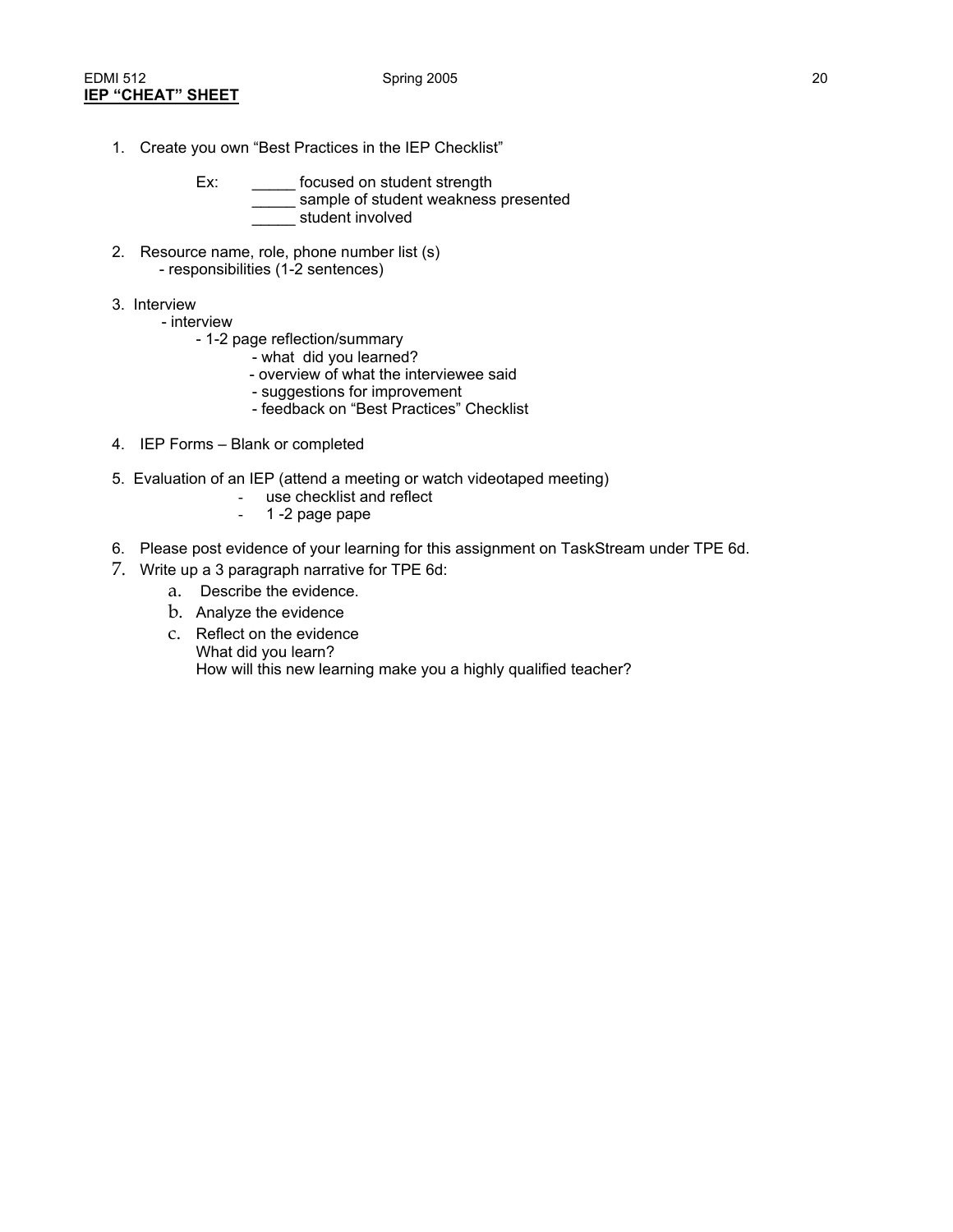| EDMI 512                                      | Spring 2005 |           |      |  |
|-----------------------------------------------|-------------|-----------|------|--|
| <b>Unit Planning Calendar Grid Assignment</b> |             | 20 points | Due: |  |

This assignment will be in coordination with your Social Studies and Science Integration Unit. All 3 instructors will grade this assignment. This course will focus on the differentiation strategies.

**Learner Objectives:** The student will create an integrated unit plan.

| <b>Assessment:</b> | The student will write a unit plan that will incorporates the following elements: |
|--------------------|-----------------------------------------------------------------------------------|
|                    | language arts lessons                                                             |
|                    | science lessons                                                                   |
|                    | art lessons                                                                       |
|                    | social science lessons                                                            |
|                    | a field trip                                                                      |
|                    | assemblies and special programs (DARE, etc.)                                      |
|                    | assessments                                                                       |
|                    | multiple intelligence strategies                                                  |
|                    | differentiation strategies                                                        |
|                    | technology for student use                                                        |
|                    | technology for teacher use in instruction                                         |
|                    | technology for assessment (electronic grade books, rubrics, etc.)                 |
|                    | The calendar will integrate a schedule of events from "real" schools. The student |

The calendar will integrate a schedule of events from "real" schools. The student will also write out plans for differentiated instruction and special needs instruction.

**Preparation:** Before beginning assignment teacher candidates read the following resources and demonstrate the ability to complete the prerequisite skills.

| <b>Resources</b>  | Title and necessary information:                                                                                                                                                                                                                          |
|-------------------|-----------------------------------------------------------------------------------------------------------------------------------------------------------------------------------------------------------------------------------------------------------|
| Textbook/chapters | Choate, J. S. (2000) Sucessful inclusive teaching (3 <sup>rd</sup> ed.). Needham, MA: Allyn &<br>Bacon. Chapters16                                                                                                                                        |
|                   | Villa, Richard, & Thousand, Jacquelyn. (1995). Creating and inclusive school.<br>Alexandria, VA: ASCD. Chapters 6 & 7                                                                                                                                     |
| Internet Site(s)  | Tomlinson, Carol Ann. (1999). The Differentiated Classroom: Responding to the<br>needs of all learners. Alexandria, VA: Association for Supervision and Curriculum<br>Development. ISBN # 0-87120-342-1 (Available free through CSUSM ebooks<br>library.) |
|                   | ELD Standards - http://www.cde.ca.gov/re/pn/fd/documents/englangdev-stnd.pdf                                                                                                                                                                              |
|                   | <b>COE Lesson Format form CSUSM website</b>                                                                                                                                                                                                               |

# **Prerequisite skills:**

- Teacher candidates can create appropriate technology applications for use in instruction and assessment,
- Teacher candidates are able to develop a schedule and course activities,
- Teacher candidates are able to create curriculum and instruction based on content, process, and product as define by Carol Ann Tomlinson (1999).
- Teacher candidates are able to use information about students' readiness range (skills, reading, thinking & information), learning profiles, interests, talents, and culture to differentiate curriculum and instruction (Tomlinson, 1999).
- Teacher candidates are able to identify strategies to meet the needs o
	- o Students learning English (including differentiation for Beginning, Intermediate, and Advanced levels)
	- o Student that are accelerated learners as referred to by Piergangelo & Giuliani (2001)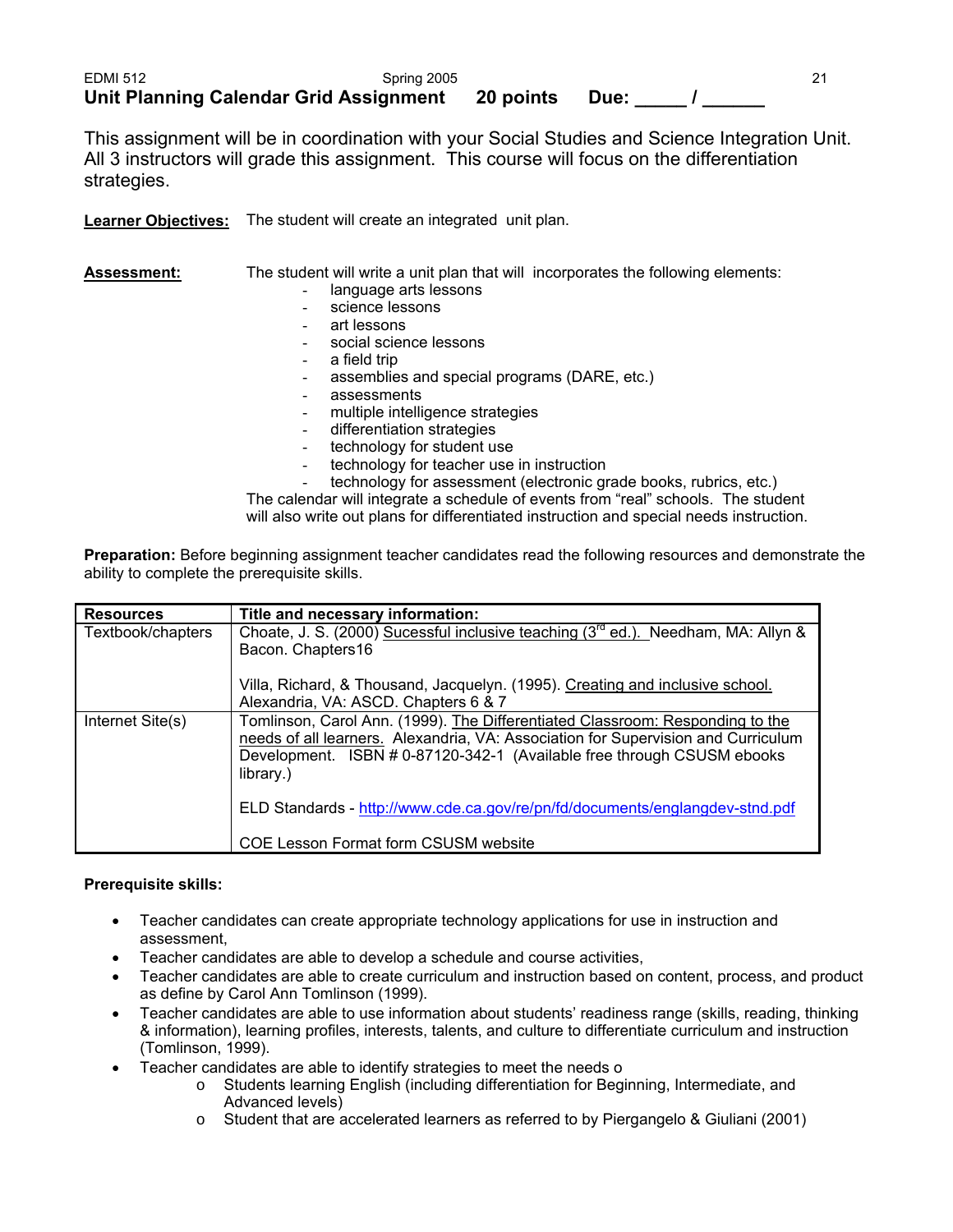### **Task Guidelines for Planning Calendar**

**Step One**: You will create an integrated unit plan for this assignment. On the assigned day, bring the following artifacts to complete your assignment: a school calendar from your observation placement (see school website), a calendar grid or published planning book, and your social science and science unit plans.

**Step Two**: On the assigned day you be will completing your plan with the assistance of the instructor a group of three to four members. Referring to your school calendar, you will first need to block out times in your plan book for holidays, assemblies, special programs, in-service days, etc. You will then plan your curriculum into manageable blocks of time in your calendar grid or lesson plan book. The amount of time you select to cover the various content areas is dependant upon your district and/or school standards. For example, if your district mandates two hours of language arts instruction per day you must plan accordingly. You will need to provide evidence of these criteria in your finished calendar grid.

 Your plan will necessarily be an integrated plan that uses Universal Design and Backward Design principles. That is to say, it will be necessary to teach science and social science throughout the day as part of your literacy instruction. Also, be sure to include assignments in all of the content areas, i.e. science, art, social studies.

 You will write out all of the California state standards you will cover during the unit. Place these standards in a easily visible way so that anyone will see them. Standards should be organized using "themes" or "big ideas" Your plan must also include multiple intelligence strategies for special needs and second language students as part of differentiated instruction.

### **Checklist for Unit Plan**

The following checklist will help you create your three month plan. Does you plan include:

- 1. A description of your classroom context- student population, grade level, local community, etc.
- 2. Strategies for special needs students (at least three)
- 3. Strategies for second language learners (at least three)
- 4. Strategies for multiple intelligences
- 5. A planning grid
- 6. Technology components- assessment, instruction, student use

Note: All components are to be typed.

#### **TaskStream Component: Individual Assignment**

1. Please post evidence of your learning for this assignment on TaskStream under TPE 9 & 14.

- 2. Write up a 3 paragraph narrative for TPE 9 & 14:
	- 1. Describe the evidence.
	- 2. Analyze the evidence
	- 3. Reflect on the evidence What did you learn? How will this new learning make you a highly qualified teacher?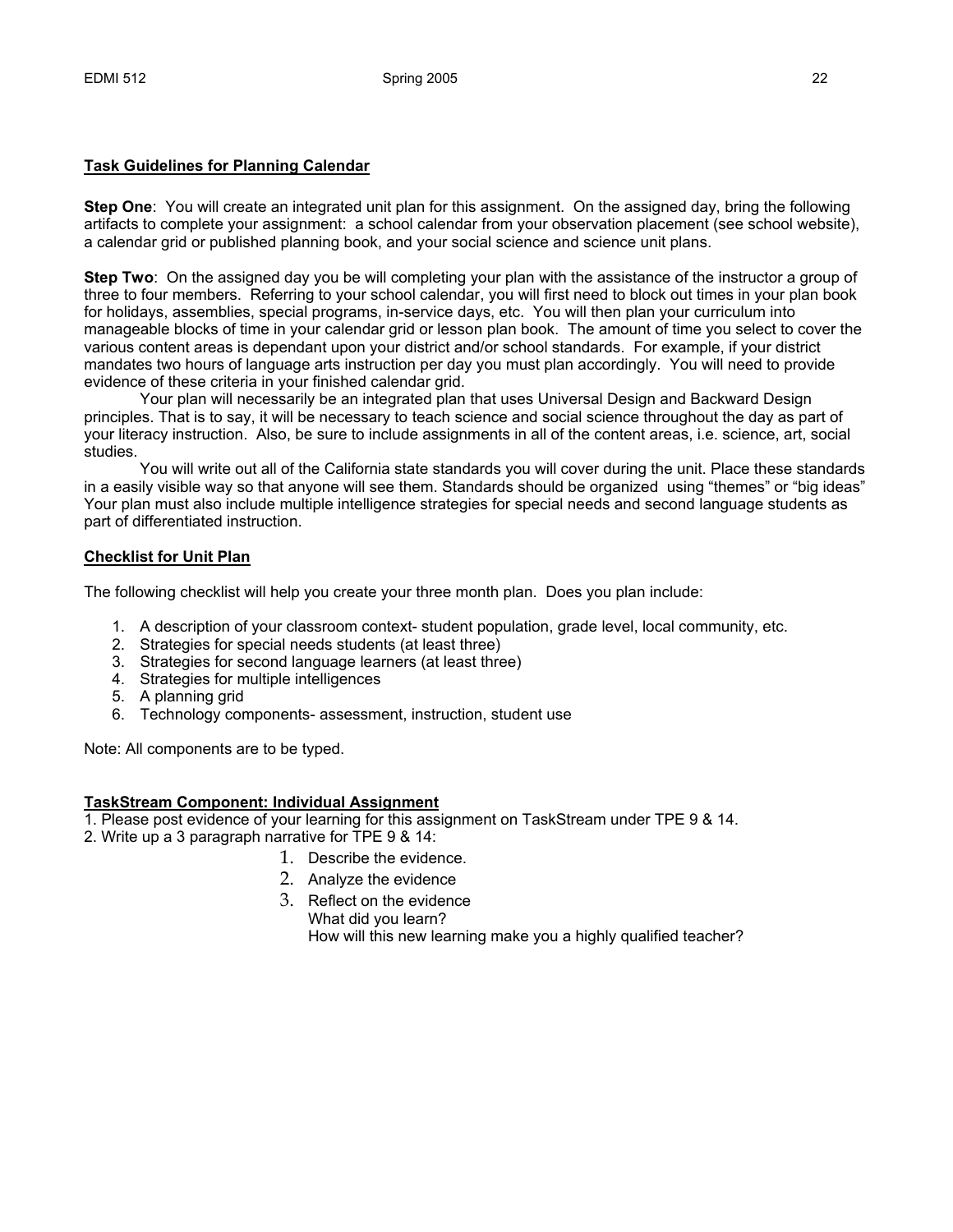**Learner Outcomes:** Develop as an instructor by preparing and organizing a lesson around a lesson you taught during your student teaching placement.

**Assessment:** Teaching activity including depth, analysis, and organization.

**Preparation-** Carefully select a lesson. Plan how to teach to your peers.

### **Process**

You are required to sign up to teach one lesson for one class session. You will also discuss an analysis of your teaching with your peers. **The whole activity should be no more than 20 minutes**. The activity should engage the class and allow us to examine the materials in a meaningful way. Select a lesson that you'd like to have feedback on. **You must provide a context and history to your lesson (i.e. Where was your placement, what were the students like, why did you teach this lesson). Provide a lesson plan to the class**. **In addition, you must write and present a reflective analysis of your teaching. Respond to the following:**

- Did you teach the lesson as planned? If not, what changes did you make to the lesson and why?
- How appropriate were your time allocations for the students, the content, and the planned instructional strategies and student activities?
- To what extent did the class/group as a whole achieve the academic learning goals of the lesson?
- How well did the lesson connect with the students' background and developmental information?
- In what ways did the environment in the classroom, including climate, rapport, routines, and procedures, contribute to student learning?
- In what ways was your lesson effective and what might you do differently to improve the lesson?

# **A lesson plan and 1-2 page reflection will be turned into the instructor.**